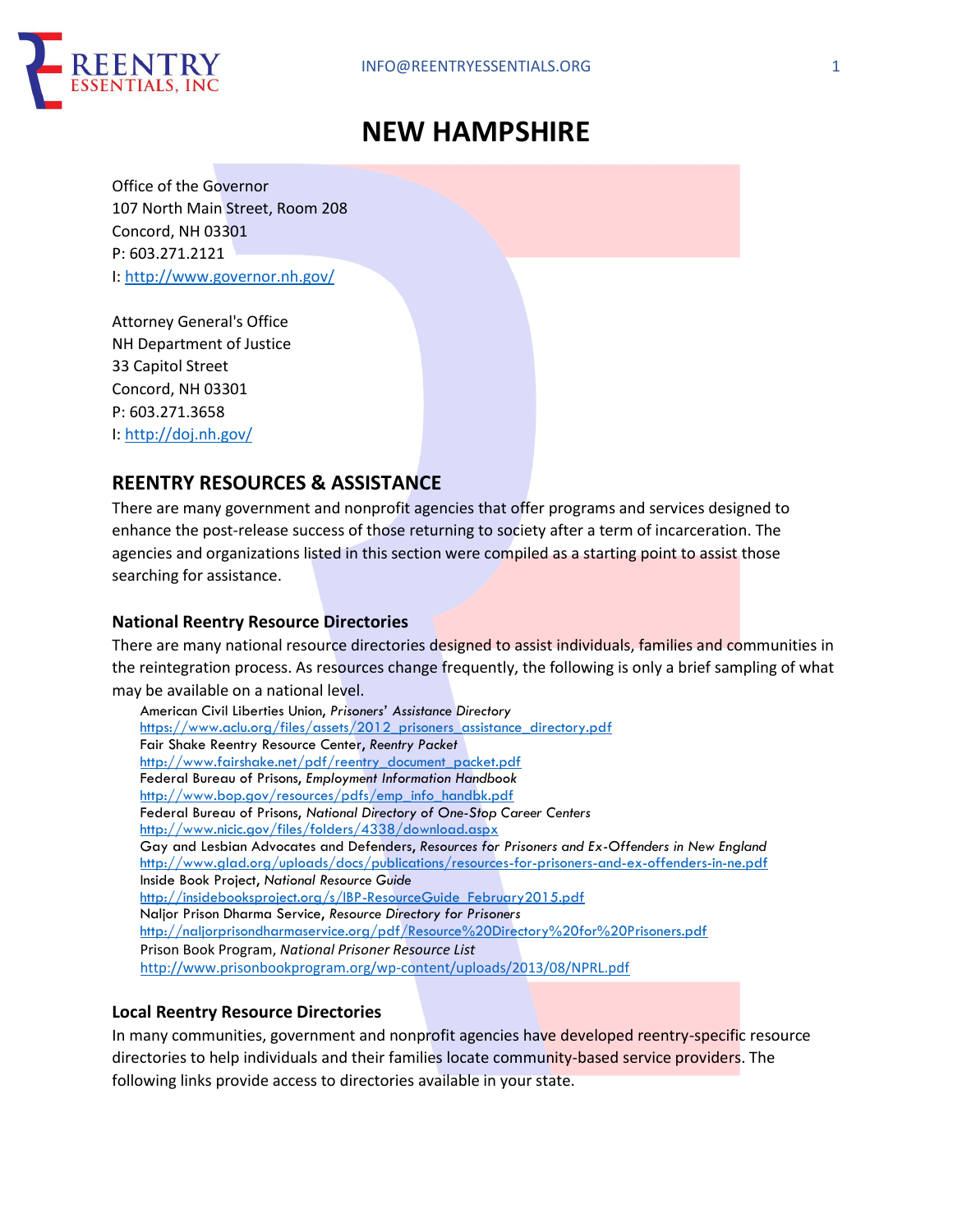

http://www.csgjusticecenter.org/reentry-services-directory http://www.csgjusticecenter.org/nrrc

#### **National & Local Reentry Service Providers**

There are many agencies throughout the United States that provide services to assist individuals, families, and communities with navigating the challenges of community reintegration. Services offered vary by agency and the availability of funding resources. If an agency does not provide the specific services or assistance you're looking for, request a referral to another agency that may be better equipped to meet your specific needs.

#### **Fair Shake**

Fair Shake Fair Shake is a national nonprofit organization dedicated to reducing recidivism rates through personal and community focused ownership and engagement opportunities for inmates and former felons. Through an interactive blend of electronic tools, reentry awareness and community building, Fair Shake encourages released prisoners, and all reentry stakeholders, to participate in the successful reintegration of formerly incarcerated people back into society. To learn more about Fair Shake and the resources available, contact them directly for a complimentary copy of their exclusive 98+ page Reentry Packet.

National Contact: Fair Shake P.O. Box 63 Westby, WI 54667 P: 608.634.6363 I: https://www.fairshake.net E: outreach@fairshake.net (TRULINCS Friendly)

Additional Resources: Fair Shake, Ready-to-Print Reentry Packet https://www.fairshake.net/pdf/reentry\_document\_packet.pdf Fair Shake, Ownership Manual https://www.fairshake.net/pdf/8.5X11\_ownership\_manual.pdf

#### **Federal Reentry Services Hotline | 877.895.9161**

In April 2016, the U.S. Department of Justice in collaboration with the Federal Bureau of Prisons launched a new reentry services hotline to provide assistance to recently released individuals. This hotline is staffed by inmates employed by Federal Prison Industries (UNICOR) who are specially-trained to provide assistance to recently released federal inmates as they navigate various reentry challenges and seek community resources. For immediate assistance, please call 877.895.9196 to speak with a trained representative.

**National H.I.R.E. Network**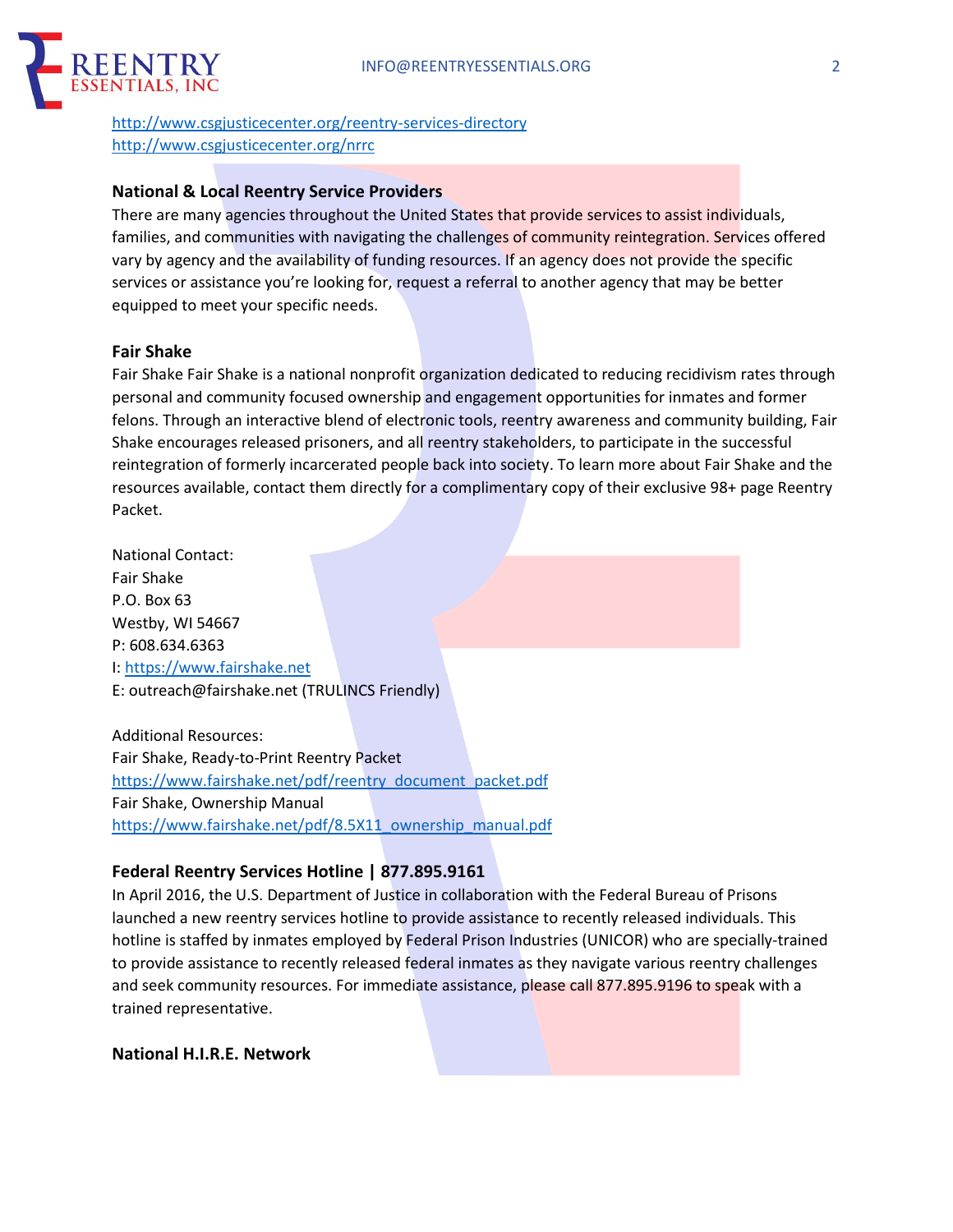

Established by the Legal Action Center, The National Helping Individuals with Criminal Records Re-enter through Employment Network is both a national clearinghouse for information and an advocate for policy change.

National Contact: National H.I.R.E. Network 225 Varick Street New York, NY 10014 P: 212.243.1313 I: http://www.hirenetwork.org

Additional Resources: National H.I.R.E. Network, Information & Assistance Clearinghouse http://www.hirenetwork.org/clearinghouse

NEW HAMPSHIRE Transformations Program http://www.laconia.tec.nh.us

The Transformations Program is offered by the New Hampshire Community Technical College and has a mission to assist recently released offenders with obtaining employment by providing life skills, employment skills, and job placement services.

Local Contact: Transformations Program New Hampshire Community Technical College 379 Belmont Road Laconia, NH 03246 P: 603.524.3207

#### **Federal Residential Reentry Centers**

Residential Reentry Centers, formerly known as Community Confinement Centers, are the Federal Bureau of Prisons' means of transitioning prisoners back into society. The general purpose of Residential Reentry Center placement is to assist those with transitioning needs in establishing a foothold in the community before being discharged from custody.

# **PERSONAL IDENTIFICATION & DOCUMENT RESOURCES**

Proper identification is an important part of any currently or previously incarcerated individual's community reintegration plan. Identification is required to open a bank account, take a driver's test, or get a job. For information about how to obtain proper identification, contact the following agencies.

#### **Birth Certificate**

A birth certificate provides proof of when and where you were born. A certified copy of your birth certificate can be useful when proving identify in certain situations, such as applying for a driver's license, identification card, social security card, health benefits, U.S. passport, or general assistance programs.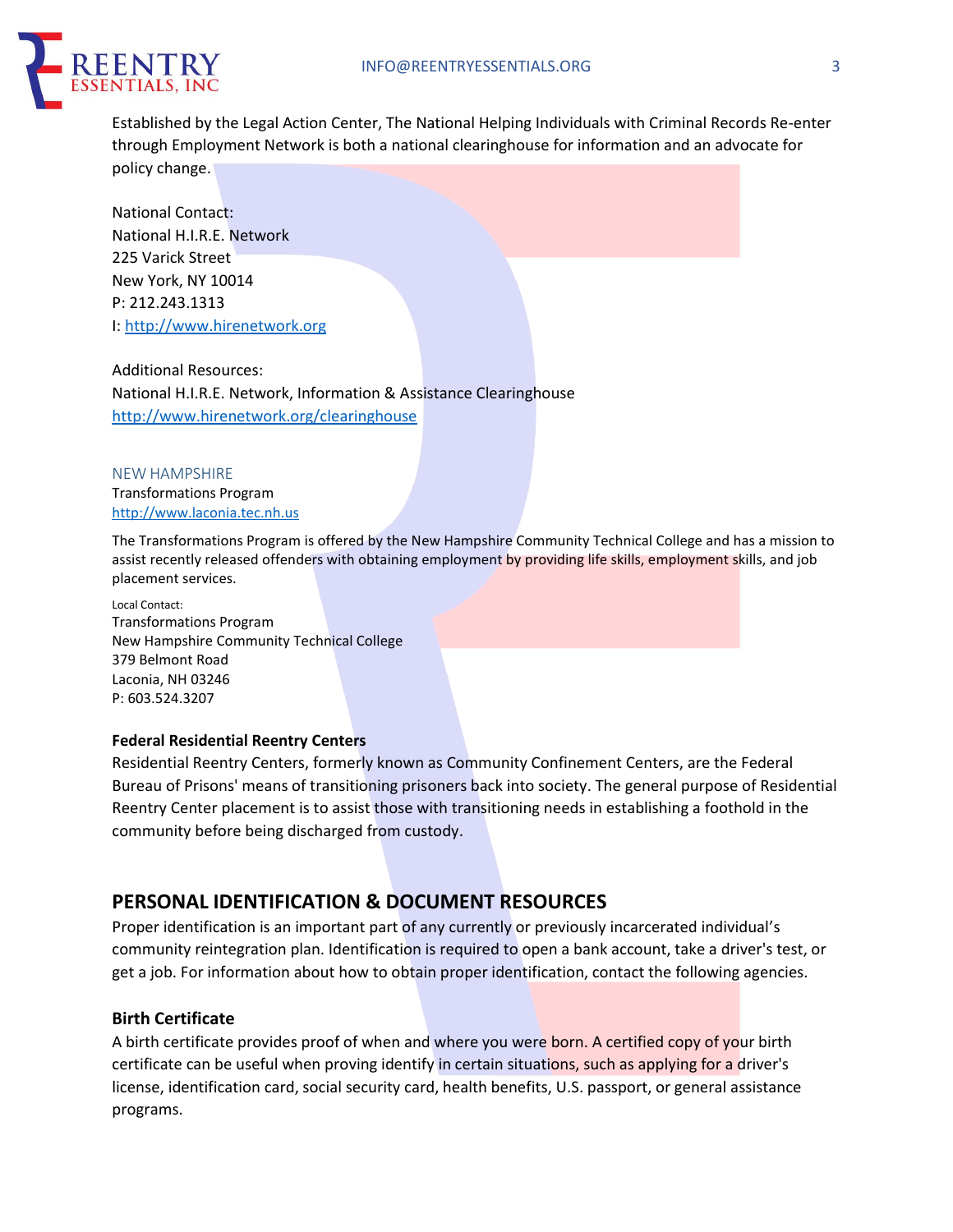

Application forms, fee schedules and specific eligibility requirements may be obtained by contacting the Office of Vital Records and Statistics in the state where the event occurred or by visiting http://www.cdc.gov/nchs/w2w/.

State Contact:

#### NEW HAMPSHIRE

Division of Vital Records Administration Archives Building 71 South Fruit Street Concord, NH 03301 P: 603.271.4654 I: http://www.cdc.gov/nchs/w2w/new\_hampshire.htm

#### **Driver's License or Identification Card**

To apply for a current driver's license in your state of residence, and identification card, or an instruction permit, you may present a copy of an expired driver's license, instruction permit, or state identification card.

If you do not have one of the documents listed above, you must usually present one primary and one secondary document from your states approved document list. The primary document must contain you full legal name (first, middle, and last) and the month, day, and year of birth regardless of the state applying to. Each state has its own rules and regulations which can be learned by contacting them directly at the address below.

#### State Contact:

#### NEW HAMPSHIRE

New Hampshire Department of Safety Division of Motor Vehicles 23 Hazen Drive Concord, NH 03305 P: 603.227.4050 I: http://www.nh.gov/safety/divisions/dmv

#### **Social Security Card**

Social Security is part of almost everyone's life, no matter what your age or social standing. If you have never applied for a social security card and are over the age of 12, you are required to apply in person and provide at least two documents to prove age, identity, and U.S. citizenship or current lawful workauthorized immigration status. To apply for a replacement card, you are required to provide one document to prove your identity. You may request an application form and local office information from the address below.

National Contact: U.S. Social Security Administration Office of Public Inquiry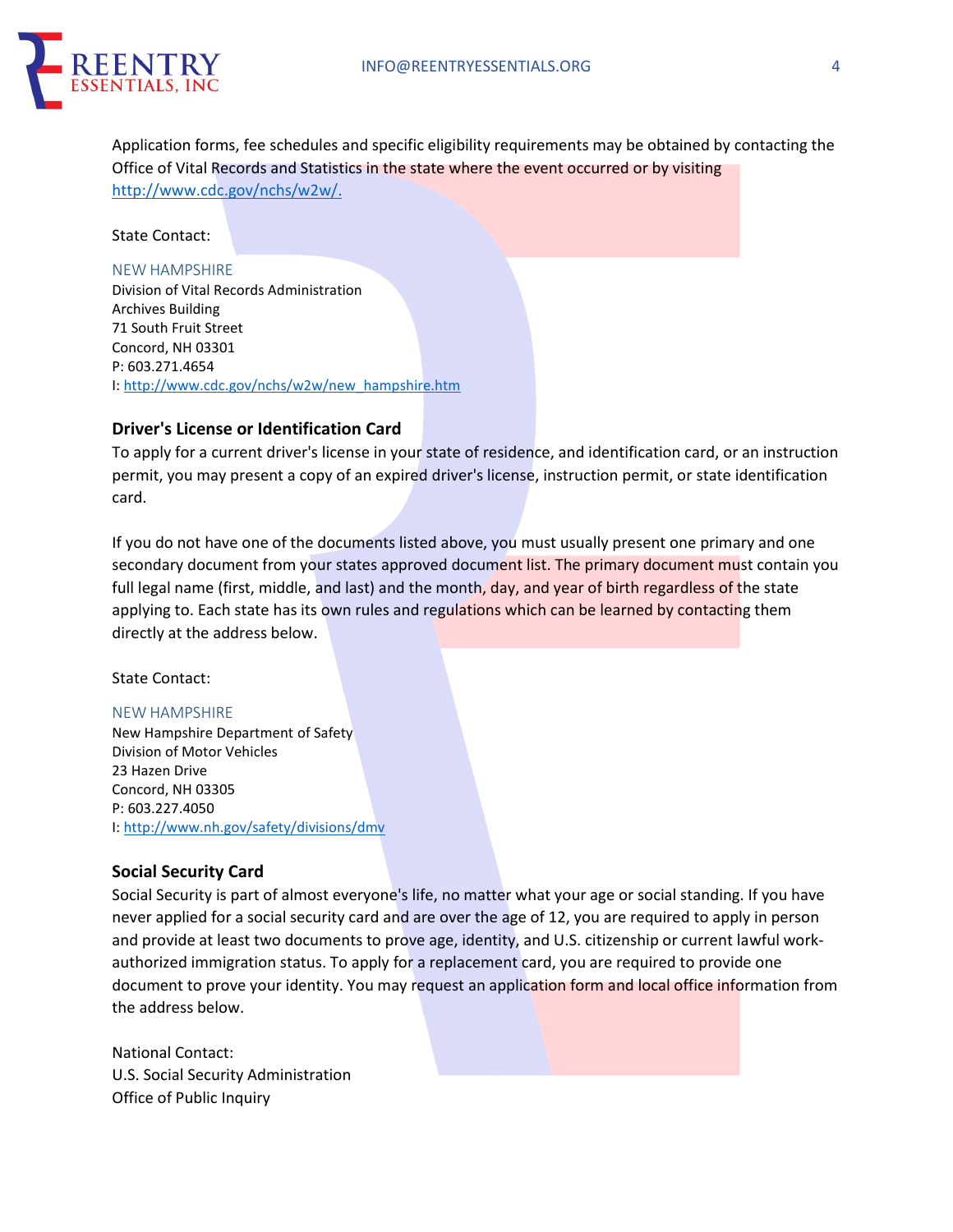

6401 Security Boulevard Baltimore, MD 21235 P: 800.772.1213 I: http://www.socialsecurity.gov

Additional Resources: U.S. Social Security Administration, Application for a Social Security Card - Form SS-5 http://www.socialsecurity.gov/online/ss-5.pdf

## **U.S. Passport (Book and Card)**

A valid U.S. passport is required to enter and leave most foreign countries. The Passport Services Office provides information and services to American citizens about how to obtain, replace, or change a passport. One's ability to apply for and obtain a U.S. passport is not automatically restricted as a result of a criminal conviction. However, as a condition of probation or supervised release, your ability to travel may be restricted. (Note: Individuals who owe more than \$2,500.00 in child support arrears may be restricted from receiving a U.S. passport.)

For additional information about how to obtain a new or replacement U.S. passport (book or card), visit www.travel.state.gov/passport or call the National Passport Information Center at 877.487.2778 and speak with a trained specialist.

National Contact: National Passport Processing Center P.O. Box 90155 Philadelphia, PA 19190 P: 877.487.2778

Additional Resources:

U.S. Department of State, U.S. Passport Application - Form DS-11 http://www.state.gov/documents/organization/212239.pdf

# **EMPLOYMENT & CAREER DEVELOPMENT RESOURCES**

Today's job market is vast and forgiving. Individuals with criminal histories should be honest, realistic and focused when it comes to finding and securing employment. There are many employment related resources and tools available to those who wish to succeed. The following resources were selected as an introduction to the programs and services available to assist job seekers with obtaining gainful employment regardless of their background.

#### **State Department of Labor Office**

The State Department of Labor provides direct oversight of employment, training and career exploration delivery systems for individuals entering and reentering the workforce with a specific jurisdiction.

State Contact: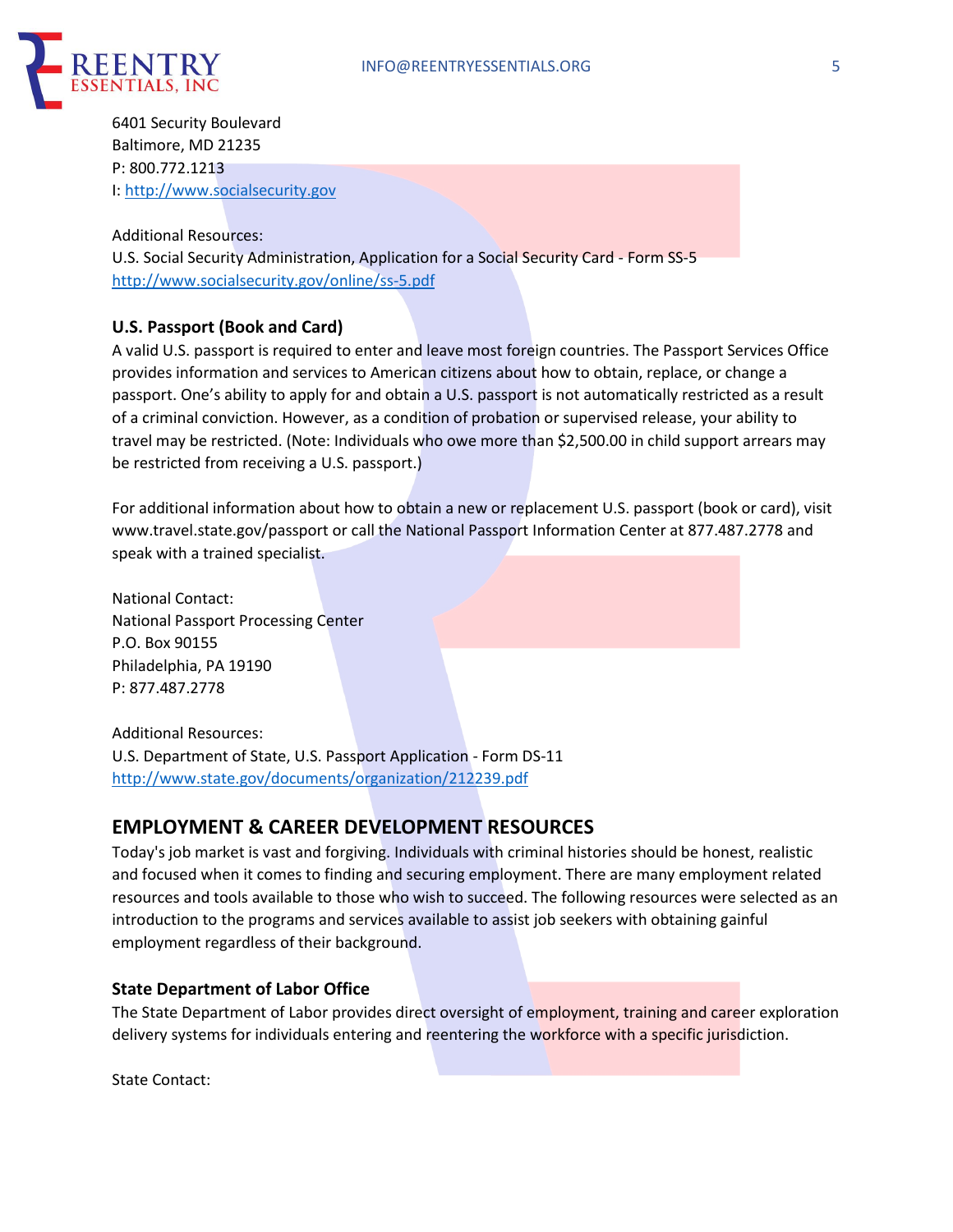

# NEW HAMPSHIRE

New Hampshire Department of Labor State Office Park South 95 Pleasant Street Concord, NH 03301 P: 603.271.3176 I: http://www.labor.state.nh.us

#### **State and Regional Offices of Apprenticeship**

The U.S. Department of Labors' Office of Apprenticeship and Training provides oversight of state apprenticeship and training programs. Apprenticeship programs are a combination of on-the-job training and related instruction n which workers learn the practical and theoretical aspects of a highly skilled occupation.

State Contact:

#### NEW HAMPSHIRE

U.S. Department of Labor Employment and Training Administration Office of Apprenticeship 55 Pleasant Road Concord, NH 03301 P: 603.225.1444 E: ellis.gene@dol.gov

#### **American Job Center Website & Locations**

American Job Centers provide a full range of assistance to job seekers in one convenient location. The following website is coordinated and administered by your state with guidance and funding provided by the U.S. department of Labor under the Workforce Innovation and Opportunity Act.

#### NEW HAMPSHIRE http://www.nhworks.org/

[Insert .PDF Document Here]

## **State Labor Market Information Office**

The State Department of Labors' Labor Market Information Office provides a wide range of labor market information from regional wages for specific occupations to statistics on employment within a specific geographic area.

State Contact:

#### NEW HAMPSHIRE

New Hampshire Department of Employment Security Economic and Labor Market Information Bureau 32 South Main Street Concord, NH 03301 P: 603.228.4123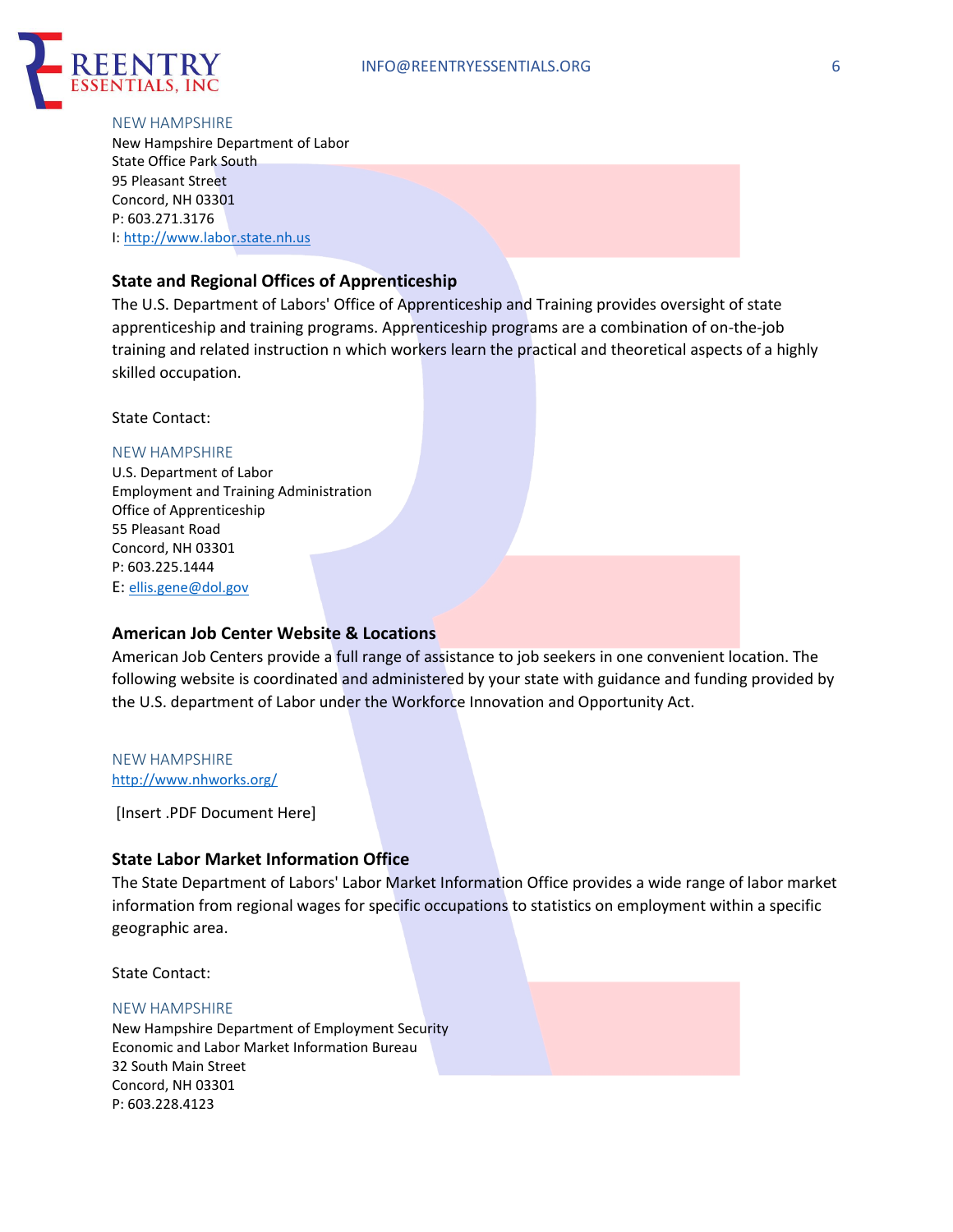

I: http://www.nhes.state.nh.us/elmi

## **State and Specialized Job Bank Websites**

Job Banks provide internet access to a wide range of job-opportunities within a specific geographic area or occupational cluster.

## NEW HAMPSHIRE https://nhworksjobmatch.nhes.nh.gov/vosnet/default.aspx

## **State Federal Bonding Program Coordinator**

The Federal Bonding Program provides fidelity bonding insurance coverage of between \$5,000 and \$25,000 to individuals with criminal histories and other high-risk job applicants to protect employers from loss or theft due to employee dishonesty.

State Contact:

#### NEW HAMPSHIRE

New Hampshire Department of Employment Security Bonding Services Coordinator 32 South Main Street Concord, NH 03301 P: 603.228.4079 E: kbadger@nhes.state.nh.us

#### Additional Resources:

U.S. Department of Labor, Federal Bonding Program: Answers to Questions about Fidelity Bonding http://www.bonds4jobs.com/assets/brochure.pdf

#### **UNICOR Bonding Program**

Initiated in February 2006, the UNICOR Bonding Program provides a \$5,000 fidelity bond for employed ex-federal prisoners who worked in federal prison Industries (UNICOR) for at least six months during their incarceration. For additional information, contact the national UNICOR bonding specialist directly.

National Contact: Federal Bureau of Prisons Federal Prison Industries (UNICOR) 320 First Street, NW Washington, DC 20534 P: 202.305.3972

Additional Resources:

U.S. Department of Justice, Federal Bureau of Prisons, UNICOR's Federal Bonding Program Toolkit http://www.bop.gov/resources/pdfs/toolkit.pdf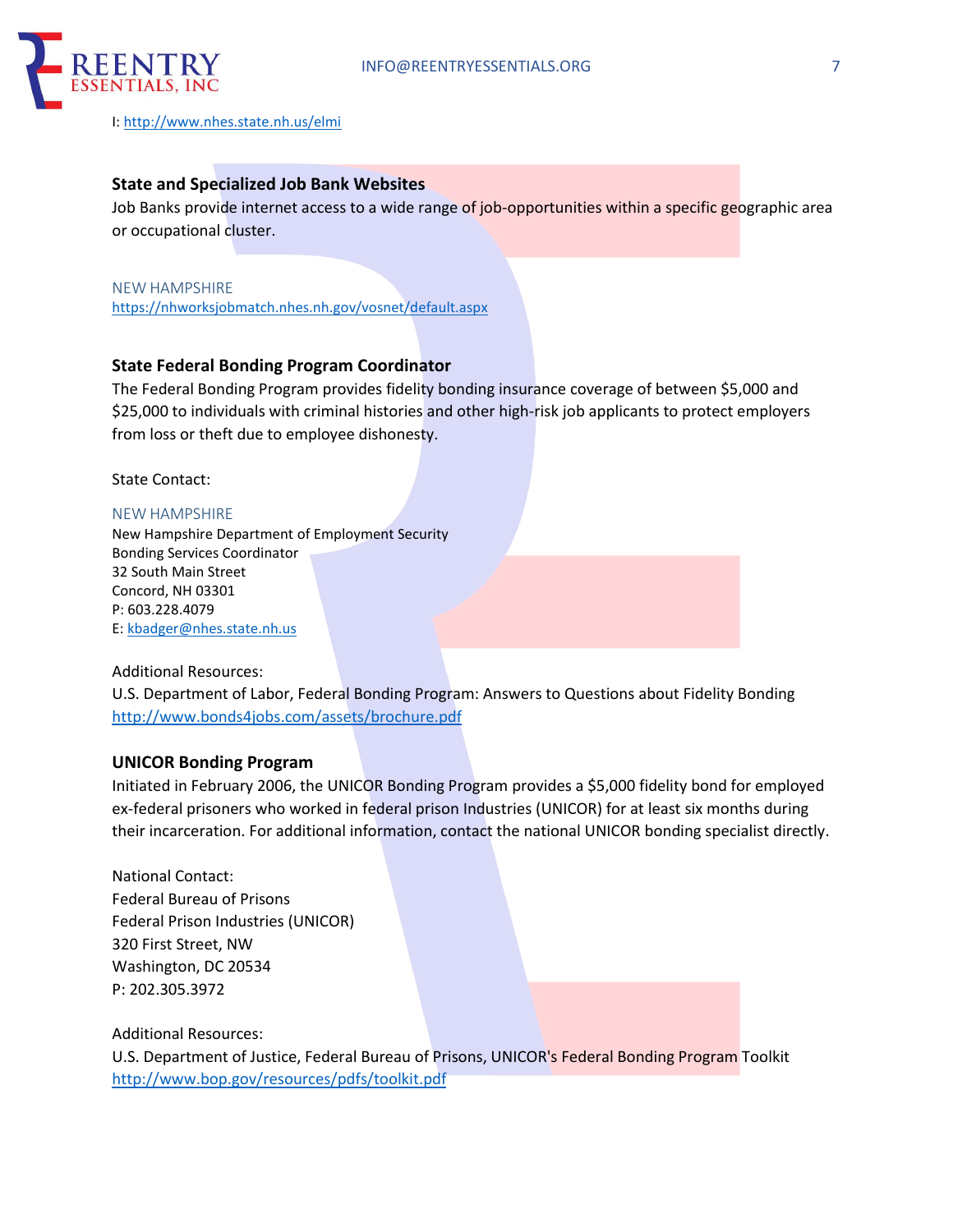

## **State Work Opportunity Tax Credit Coordinator**

The Work Opportunity Tax Credit is a tax credit to reduce the federal tax liability of private sector employers. It is intended to be used as an incentive for employers to hire individuals with criminal histories and other target groups.

State Contact:

#### NEW HAMPSHIRE

New Hampshire Department of Employment Security Work Opportunity Tax Credit Coordinator 32 South Main Street Concord, NH 03301 P: 603.228.4079 E: laura.j.murphy@nhes.nh.gov

#### **Minimum Wage Laws**

Minimum wage laws in the United States are complicated and have many exceptions and variations. There are both federal and state minimum wage laws, yet each state sets its own minimum wage level, which may be higher or lower than the federal minimum wage. In general, where federal and state laws have different wage rates, the higher standard applies. State minimum wage date is available online at, http://www.dol.gov/whd/minwage/america.htm.

State Minimum Wage Rate: \$9.00 (Effective January 2016) National Minimum Wage Rate: \$7.25 (Effective July 2009)

National Contact: U.S. Department of Labor Wage and Hour Division 200 Constitution Avenue, NW Washington, DC 20210 P: 866.487.9243 I: http://www.dol.gov/esa/whd/flsa/

# **ADVOCACY & LEGAL RESOURCES**

This section provides information and resources for anyone interested in gaining a better understanding of their criminal history and how it may impact their lives life beyond incarceration.

#### **Criminal Record Repositories**

Federal and state law enforcement agencies maintain criminal record repositories of criminal arrests, arraignments and convictions within their specific jurisdictions. Criminal record repositories should be contacted to ensure the accuracy of the information contained within a record and to identify who is legally entitled to access such records.

National Contact: National Crime Information Center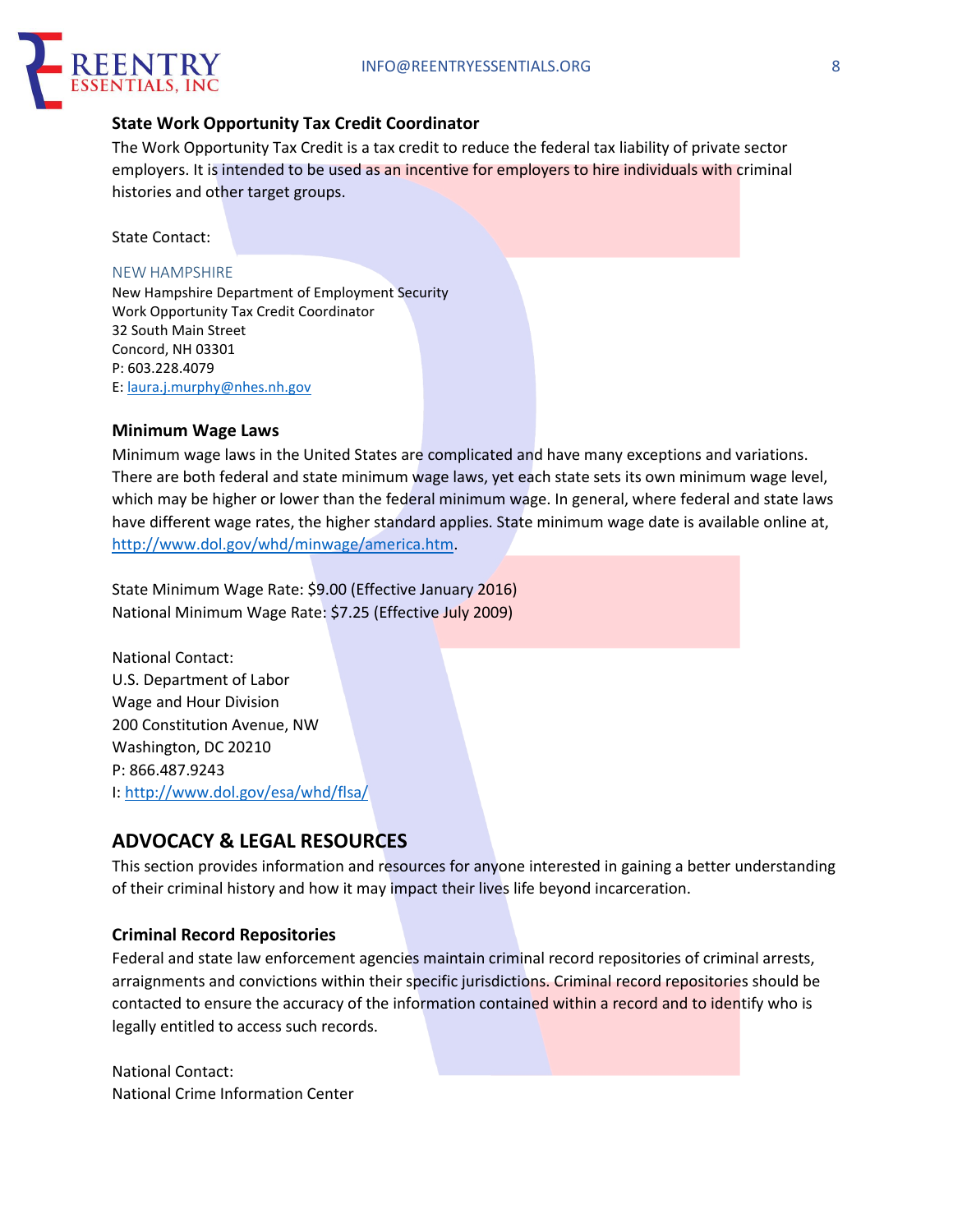

1000 Custer Hollow Road Clarksburg, WV 26306 P: 304.625.2000 I: http://www.fbi.gov/about-us/cjis/background-checks

State Contact:

#### NEW HAMPSHIRE

New Hampshire State Police Headquarters Criminal Records 33 Hazen Drive Concord, NH 03305 P: 603.271.2538 I: http://www.nh.gov

#### **Legal Assistance & Information**

If you need an attorney to advise or represent you, ask friends or family for recommendations. You can also contact the Lawyer Referral Service of your state bar association. Websites such as http://www.abalawinfo.org and http://www.nolo.com can help with answers to general legal questions. If you cannot afford a lawyer, you may qualify for free legal help from a Legal Aid or Legal Services Corporation office. These offices generally offer legal assistance for such things as landlord-tenant relations, family matters, Social Security, welfare, and workers' compensation. If the Legal Aid office in your area does not handle your type of case, it may refer you to other local, state, or national organizations for assistance.

National Contact: National Legal Aid and Defender Association 1140 Connecticut Avenue, NW, Suite 900 Washington, DC 20036 P: 202.452.0620 I: http://www.nlada.org

National Contact: Legal Services Corporation 333 K Street, NW, 3rd Floor Washington, DC 20007 P: 202.295.1500 I: http://www.lsc.org

#### **Bar Associations**

Bar associations are associations of lawyers. There are bar associations at the state and national level which accredit law schools and provide oversight of legal professionals within a specific geographic area. Bar associations provide the public with information about the law, courts and resources for legal issues. Upon request, many bar associations will provide assistance and referral information to those individuals without access to publically accessibly legal resources.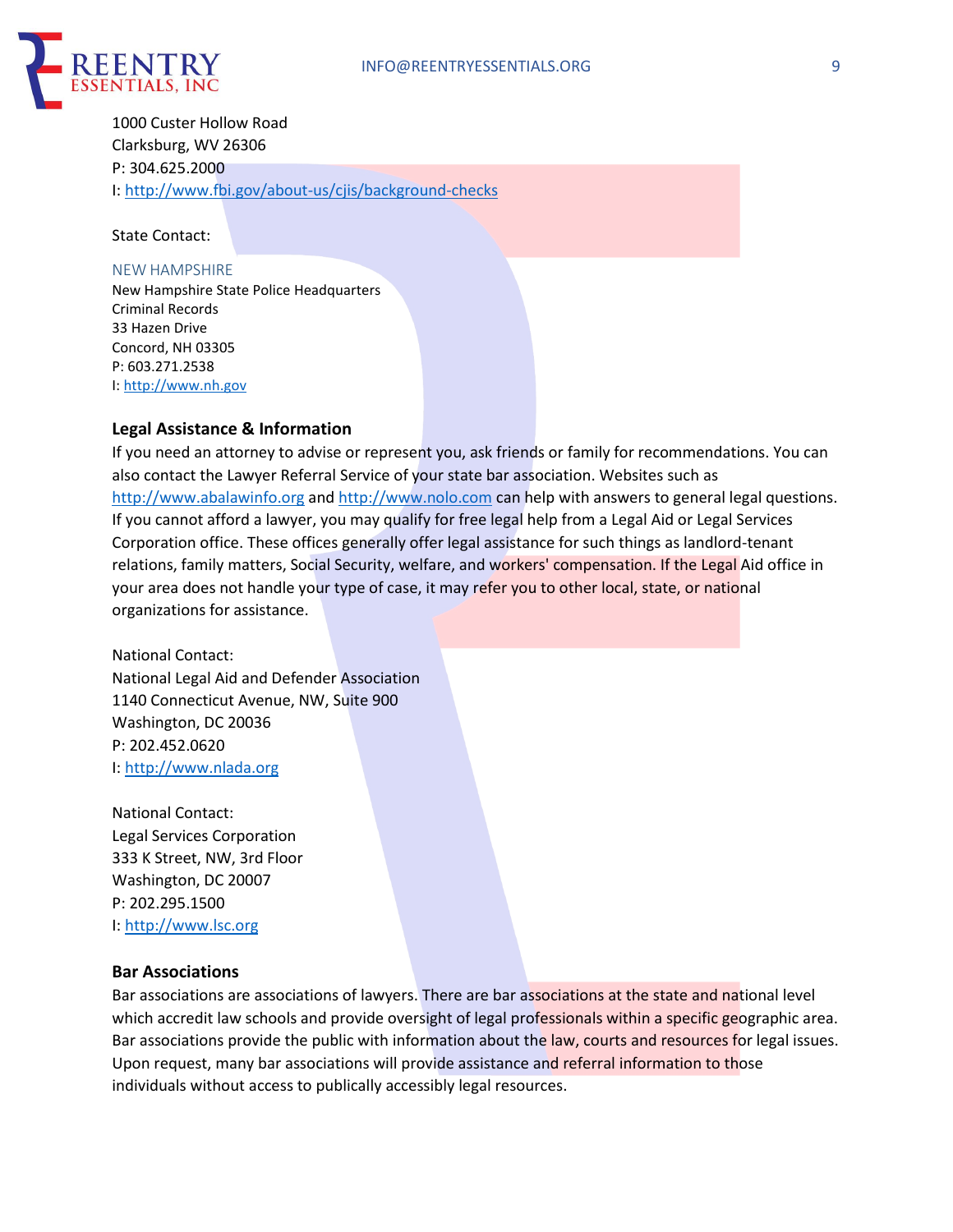

National Contact: American Bar Association 321 North Clark Street Chicago, IL 60654 P: 312.988.5000 I: http://www.americanbar.com

State Contact:

#### NEW HAMPSHIRE

New Hampshire Bar Association 112 Pleasant Street Concord, NH 03301 P: 603.224.6942 I: http://www.nhbar.org

## **Collateral Consequences**

Defined as penalties imposed automatically or authorized but not automatically required to be imposed, collateral consequences are laws and regulations that serve as barriers to employment, housing, and other services that are essential to an individual's stability in the community. The American Bar Association has created a directory of state-specific collateral consequences entitled, National Inventory of the Collateral Consequences of Conviction which can be searched online at, http://www.abacollateralconsequences.org/.

#### **Voter Felony Disenfranchisement**

There are millions of Americans prohibited from voting due to laws that disenfranchise individuals convicted of felony offenses. Felony disenfranchisement rates vary by state, as states institute a wide range of disenfranchisement policies. If you are interested in identifying what the official voting policy is within your state, please contact the voting authority listed below.

State Contact:

#### NEW HAMPSHIRE

New Hampshire Secretary of State Elections Division 107 North Main Street, State House Room 204 Concord, NH 03301 P: 603.271.3242 I: http://www.sos.nh.gov/elections.htm

#### **Sex Offender Registries**

Federal and state sex offender registries maintain and coordinate the registration of individuals convicted of certain sexual offenses within a specific jurisdiction. Registries may also provide registered sex offenders with information regarding their legal obligations under applicable laws and assist with understanding or addressing any issues related to offense classification. Each jurisdiction maintains it's own sex offender registry according to both state and federal law. The Dru Sjodin National Sex Offender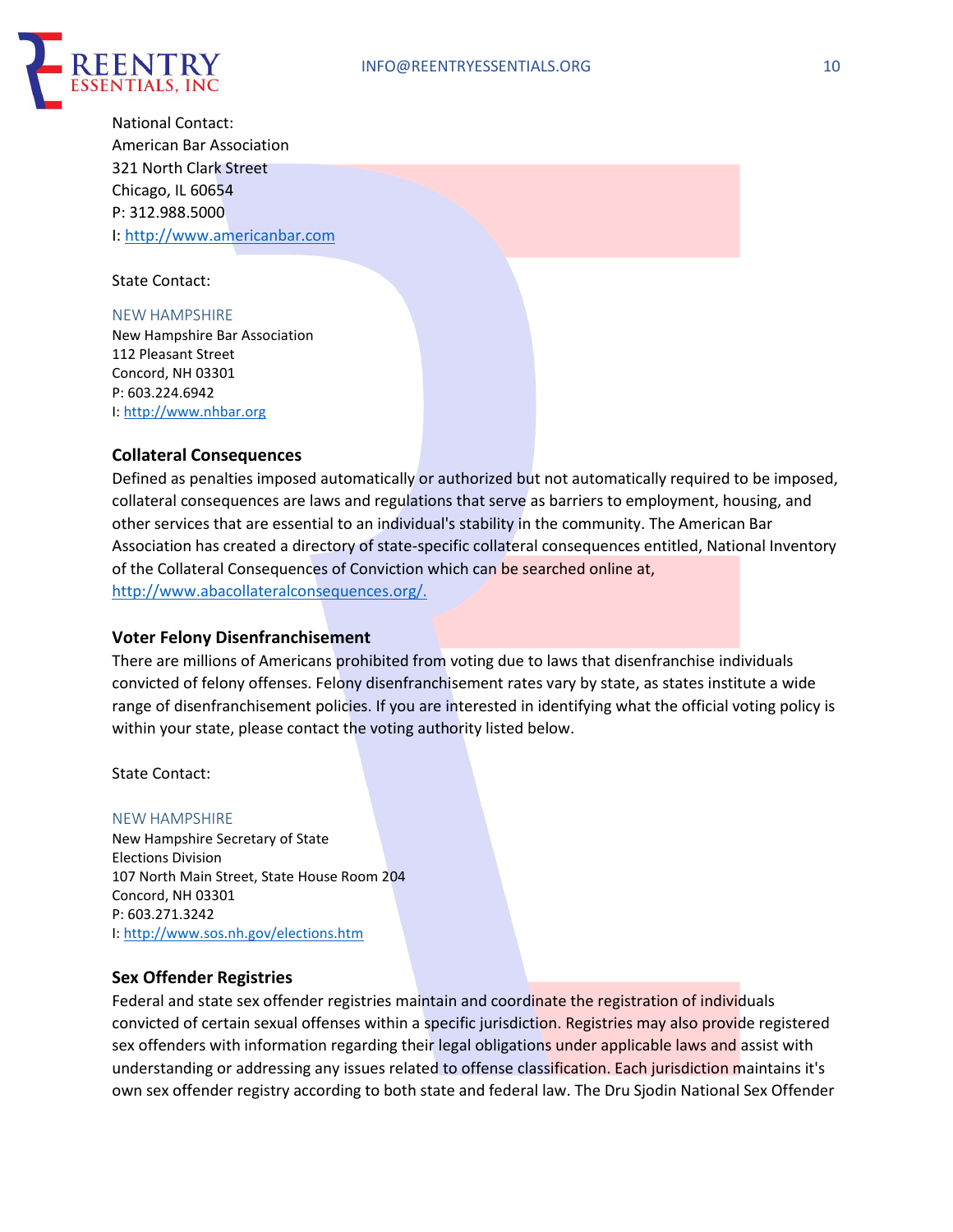

Public Website (NSOPR) which is available at, http://www.nsopw.gov, provides the public with access to sex offender data nationwide. For state specific information and assistance, contact the agency listed below.

State Contact:

#### NEW HAMPSHIRE

New Hampshire State Police Headquarters Special Investigations Unit - SOR 33 Hazen Drive Concord, NH 03305 P: 603.271.6344 I: http://www.egov.nh.gov/nsor

# **VETERAN RESOURCES & ASSISTANCE**

Veterans play a vital role in ensuring the strength of the United States by dedicating their lives to the safety and security of its citizens. Veterans and their dependents are entitled to a wide range of services and benefits based on their level and duration of service.

## **U.S. Department of Veterans Affairs**

The U.S. Department of Veterans Affairs administers federal benefits for veterans and their families. Some programs include home loans, life insurance, financial assistance, job training, and health resources.

National Contact: U.S. Department of Veterans Affairs 1722 I Street, NW Washington, DC 20421 P: 800.827.1000 I: http://www.va.gov

Additional Resources: U.S. Department of Veterans Affairs, Federal Benefits for Veterans, Dependents and Survivors http://publications.usa.gov/USAPubs.php?PubID=1050

## **Health Care for Re-entry Veterans**

The Health Care for re-entry Veterans Program is designed to address the community reentry needs of incarcerated veterans. A critical part of the Health Care for Re-entry veterans Program is providing information to veterans while they are incarcerated so they may plan for reentry themselves. To support this, programs administrators across the United States have developed state-specific resource guides which identify steps that veterans can take prior to their release.

National Contact: U.S. Department of Veterans Affairs Office of Public & Intergovernmental Affairs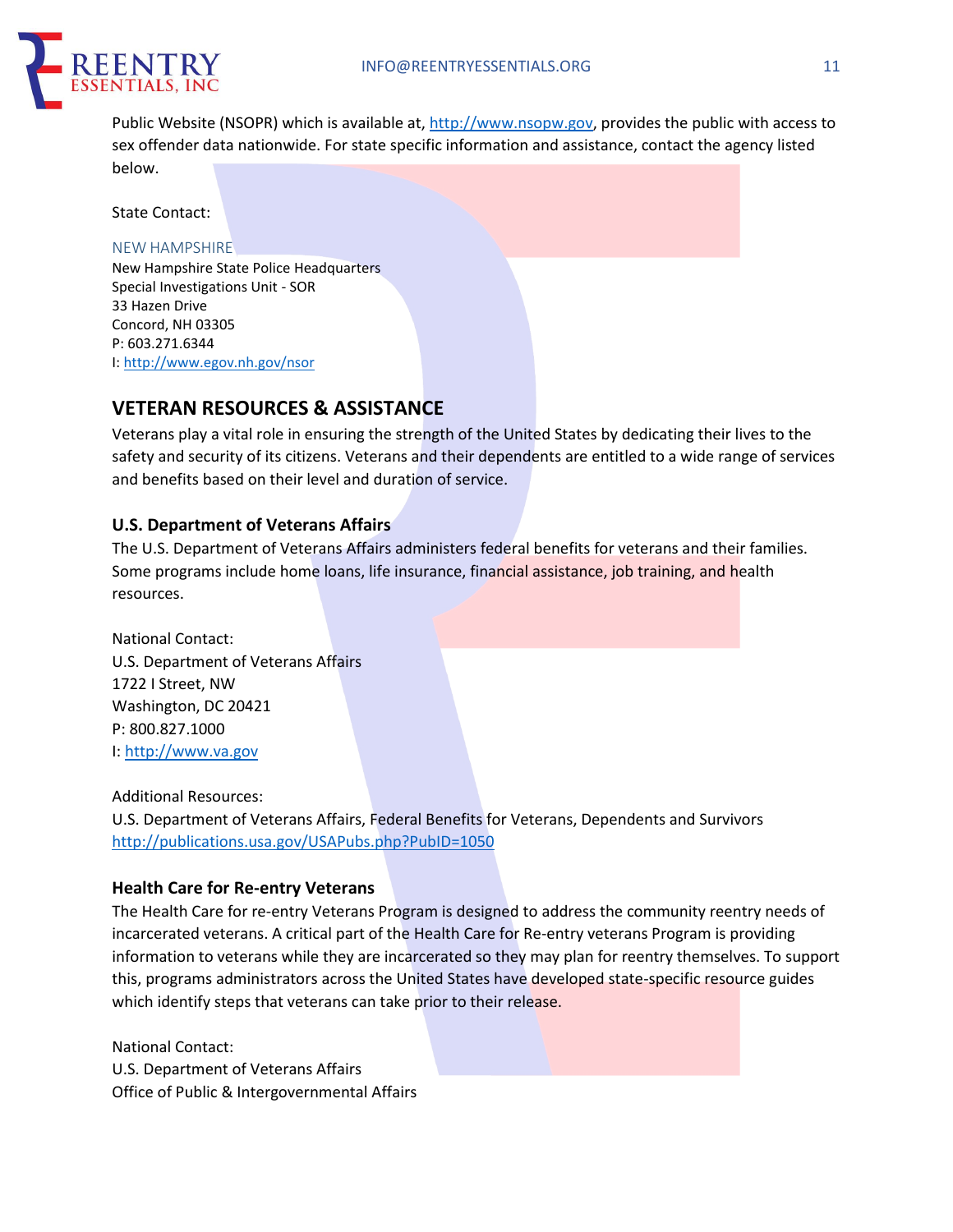

Homeless Veterans Program 810 Vermont Avenue, NW Washington, DC 20420 P: 202.461.7384 I: http://www.va.gov/homeless/index.asp

Additional Resources:

U.S. Department of Veterans Affairs, Health Care for Re-entry Veterans Specialist http://www.va.gov/homeless/reentry.asp U.S. Department of Veterans Affairs, Health Care for Re-entry Veterans Guides http://www.va.gov/homeless/reentry\_guides.asp

#### **Military Handbooks**

Military Handbooks was launched with one simple goal - to give the Military community the very best information available about pay, benefits, retirement planning, education benefits, career decisions, and much more! And to provide it i a series of straightforward, easy-to-understand handbooks - for free! For more information visit, http://www.militaryhandbooks.com.

## **National Archives and Records Administration**

Service members who have been discharged from military service and certain other interested parties are entitled to request, obtain and review personnel files stored at the National Archives and Records Administration. Records contained at the National Archives and Records Administration are an excellent means of proving military service for government program eligibility and in many instances can be used as identification when proving identity.

National Contact: National Personnel Records Center Military Personnel Records 1 Archives Drive St. Louis, MO 63138 P: 314.801.0800 I: http://www.narca.gov

#### Additional Resources:

National Personnel Records Center, Request for Military Personnel Records - Standard Form 180 http://www.archives.gov/research/order/standard-form-180.pdf

# **TRANSPORTATION RESOURCES**

Reliable transportation is vital to any successful reintegration plan. Whether it's a personal vehicle that you own, public transportation, or carpooling with friends and colleagues, transportation plays an important role in everyone's life.

#### **National Driver Register**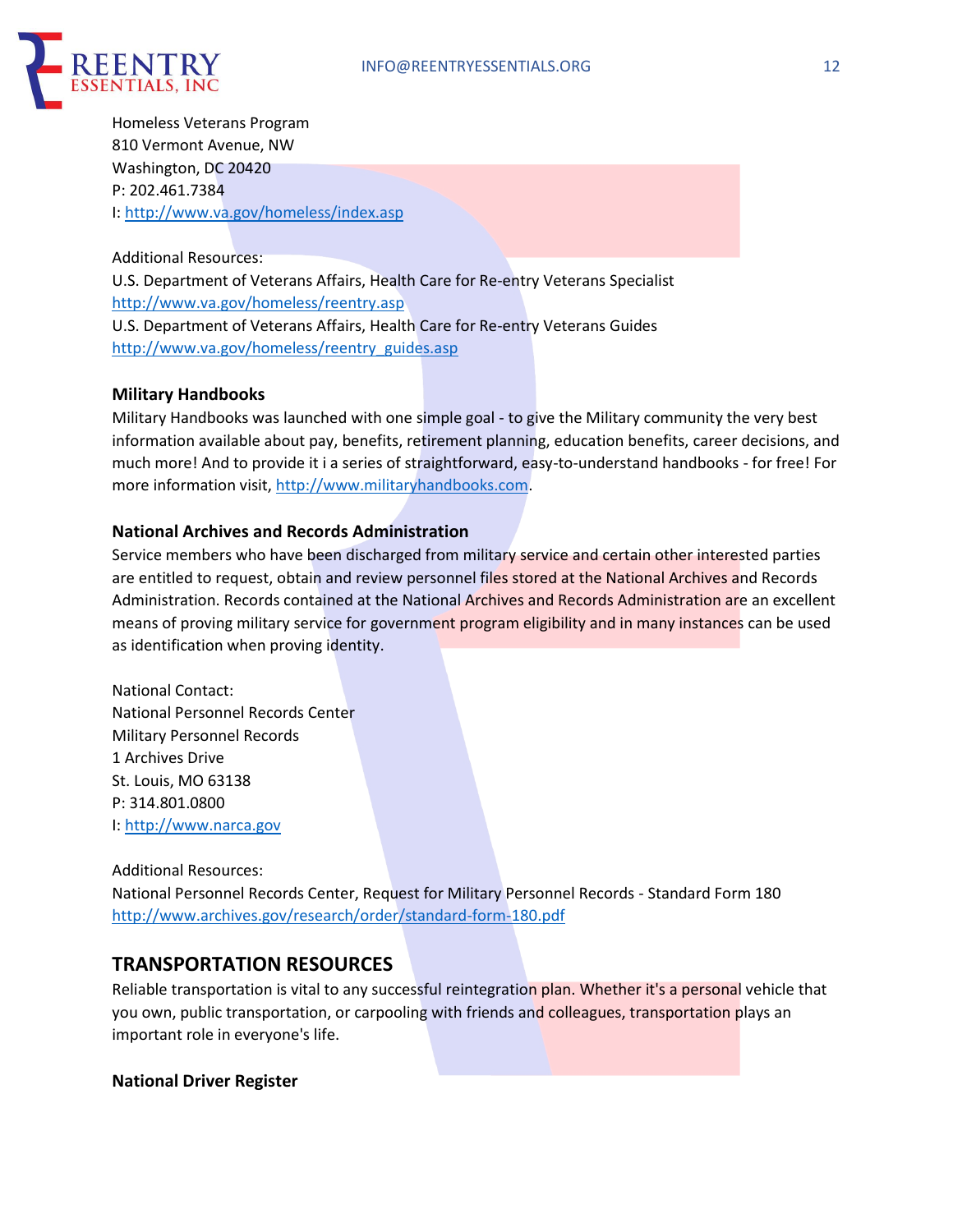

The National Driver Register was created to improve traffic and transportation safety by providing a nationwide database of problem drivers that assists state driver licensing agencies in identifying these individuals and assists employers in making hiring and certification decisions. To request a personal file check, contact the agency below.

National Contact: National Driver Register 1200 New Jersey Avenue, SE Washington, DC 20590 P: 888.327.4236 I: http://www.nhtsa.gov

Additional Resources: National Driver Register, NDR Personal File Check Request Form

NEW HAMPSHIRE http://www.apta.com/resources/links/unitedstates/Pages/NewHampshireTransitLinks.aspx

# **American Public Transportation Association**

The American Public Transportation Association is a membership organization, representing rapid rail, and motor bus systems and manufacturers, suppliers, consulting firms and citizens. To locate public transportation options in your community, visit the "United States Local and State Transit Links" section of their website at, http://www.apta.com/resources/links/Pages/default.aspx.

# **FAMILY & RELATIONSHIP RESOURCES**

The resources listed within this section were chosen for their ability to provide individuals with the tools and resources necessary to build healthy and productive relationships. Time spent separated from family and friends should be utilized to strengthen and enhance the relationship whenever possible.

# **Office of Child Support Enforcement**

The Child Support Enforcement Program is a federal, state, and local efforts to locate parents, their employers and/or their assets; establish paternity if necessary; and establish and enforce child support orders. The Office of Child Support Enforcement has created a series of resources on how to modify a child support order in each jurisdiction. For specific information, please contact the office below for assistance.

National Contact: Administration for Children and Families Office of Child Support Enforcement 370 L'Enfant Promenade, SW Washington, DC 20447 P: 202.401.9373 I: https://www.acf.hhs.gov/programs/css/resource/reentry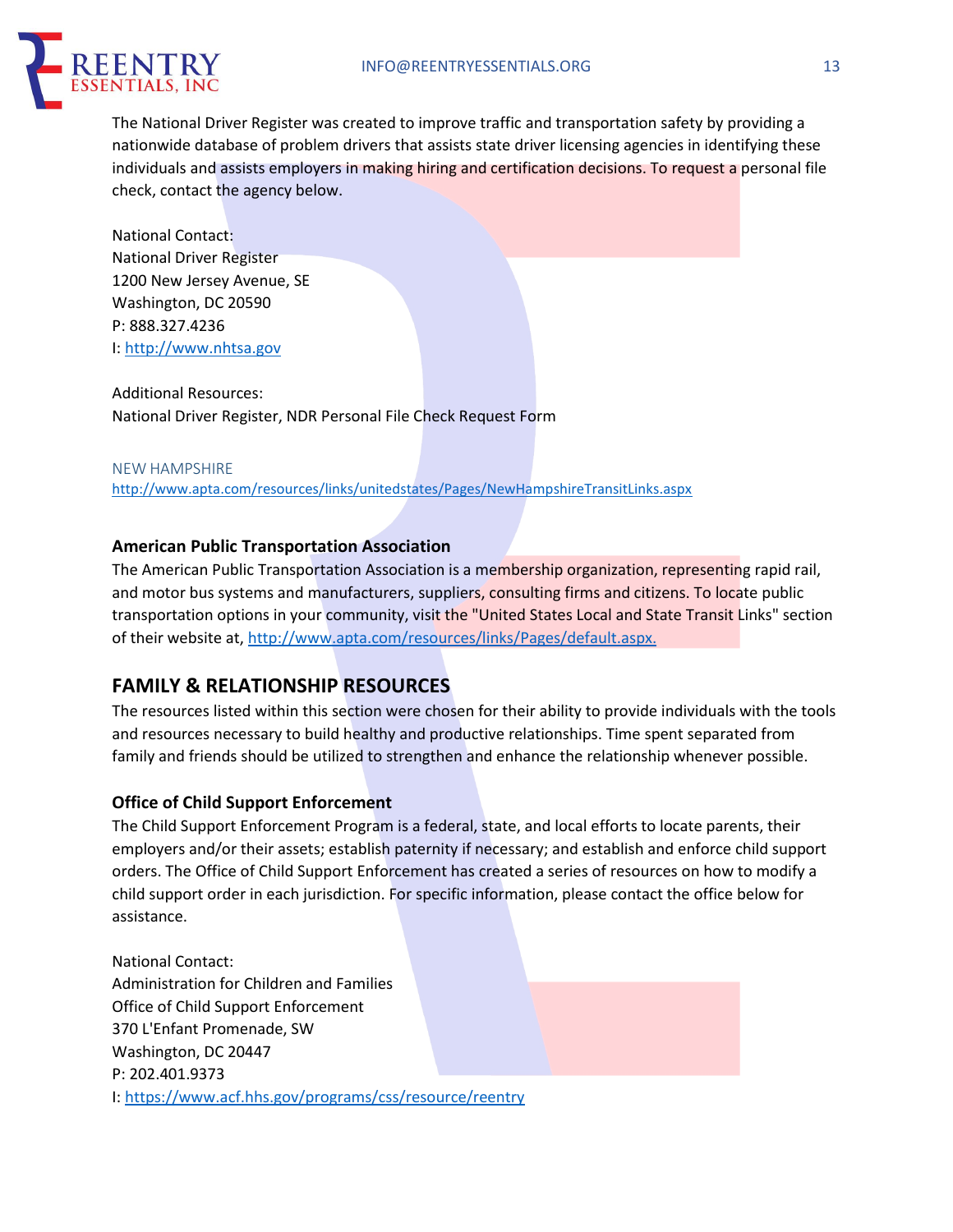

#### State Contact:

#### NEW HAMPSHIRE

New Hampshire Department of Health and Human Services Division of Child Support Services 129 Pleasant Street Concord, NH 03301 P: 603.271.4427

#### Additional Resources:

Office of Child Support Enforcement, Child Support Enforcement Handbook https://www.acf.hhs.gov/sites/default/files/programs/css/child\_support\_handbook\_with\_toc.pdf Office of Child Support Enforcement, Guide to Changing a Child Support Order https://www.acf.hhs.gov/sites/default/files/programs/css/changing\_a\_child\_support\_order.pdf

#### **The National Resource Center on Children and Families of the Incarcerated**

The mission of the National Resource Center on Children and Families of the Incarcerated at Rutgers University is to raise awareness about the needs and concerns of children of the incarcerated and their families. If you would like information about programs and services available in your area, please visit the Directory of Programs Serving Children and Families of the Incarcerated available at, http://www/nrccfi.cambden.rutgers.edu/.

# **EDUCATIONAL PROGRAMS & RESOURCES**

The pursuit of an academic course of study such as a high school diploma, General Educational Development diploma or post-secondary degree are important tools in the process of successfully reentering society and today's workforce.

#### **Academic Programs**

Community colleges, four-year colleges, and universities provide individuals with the opportunity to pursue an academic course of study. Most academic programs don't prepare for a specific job or profession. Instead, they are designed to provide a variety of skills to assist with succeeding in whichever career is chosen after graduation.

Community Colleges: To locate a community college in your area visit the American Association of Community Colleges' website at http://www.aacc.nche.edu and select the heading entitled "Find Your Community College."

Four-Year Colleges & Universities: To locate a four-year college or university in your community, visit, http://www.collegeboard.com and select the heading entitled "College Boards Free College Search Tool."

Advanced Degrees: The Princeton Review provides information on graduate programs across the United States through their website at, http://www.princetonreview.com.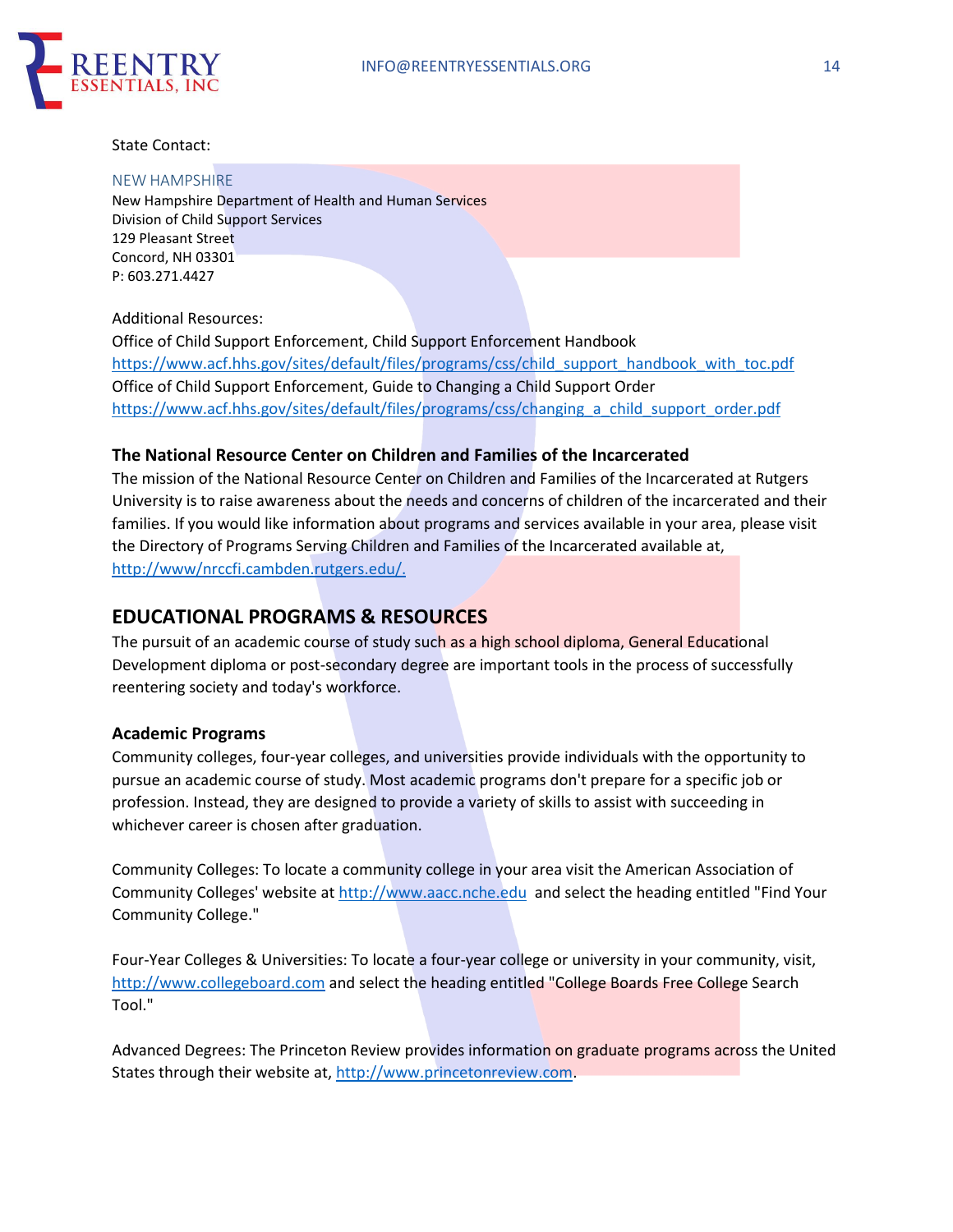

#### Additional Resources:

U.S. Department of Education, Taking Charge of Your Future: Get the Education and Training You Need http://www.edpubs.gov/document/ed005354p.pdf?ck=450

## **High School Equivalency Program**

The General Educational Development (GED) testing program was developed to give U.S. and Canadian citizens who have not graduated from high school the opportunity to demonstrate the level of achievement normally acquired through the completion of a traditional high school course of study. For additional information about the GED, call 800.626.9433 to find the nearest GED Testing Center or to locate your jurisdiction's GED Testing administrator, visit, http://ww.gedtestingservice.com/testers/gedtesting-administrator. Additionally, you may contact the address below for questions regarding your specific circumstances (e.g. transcript requests, duplicate certificates, etc.).

State Contact:

#### NEW HAMPSHIRE

New Hampshire Department of Education Bureau of Adult Education GED Testing Program 21 South Fruit Street, Suite 20 Concord, NH 03301 P: 603.271.6699

## **Vocational Rehabilitation**

Vocational Rehabilitation, a state-supported division of services, assists individuals with disabilities who are pursuing meaningful careers. Vocational rehabilitation assists those individuals to secure gainful employment commensurate with their abilities and capabilities through local job searches and awareness of self-employment and telecommuting opportunities. In addition to Vocational rehabilitation, some states have separate agencies service individuals who are blind and visually impaired.

National Contact: U.S. Department of Education Rehabilitation Services Administration 400 Maryland Avenue, SW Washington, DC 20202 P: 202.245.7468 I: http://www.jan.wva.edu/sbses/vocrehab.htm

#### State Contact:

#### NEW HAMPSHIRE

New Hampshire Vocational Rehabilitation 21 South Fruit Street, Suite 20 Concord, NH 03301 P: 603.271.3471 I: http://education.nh.gov/career/vocational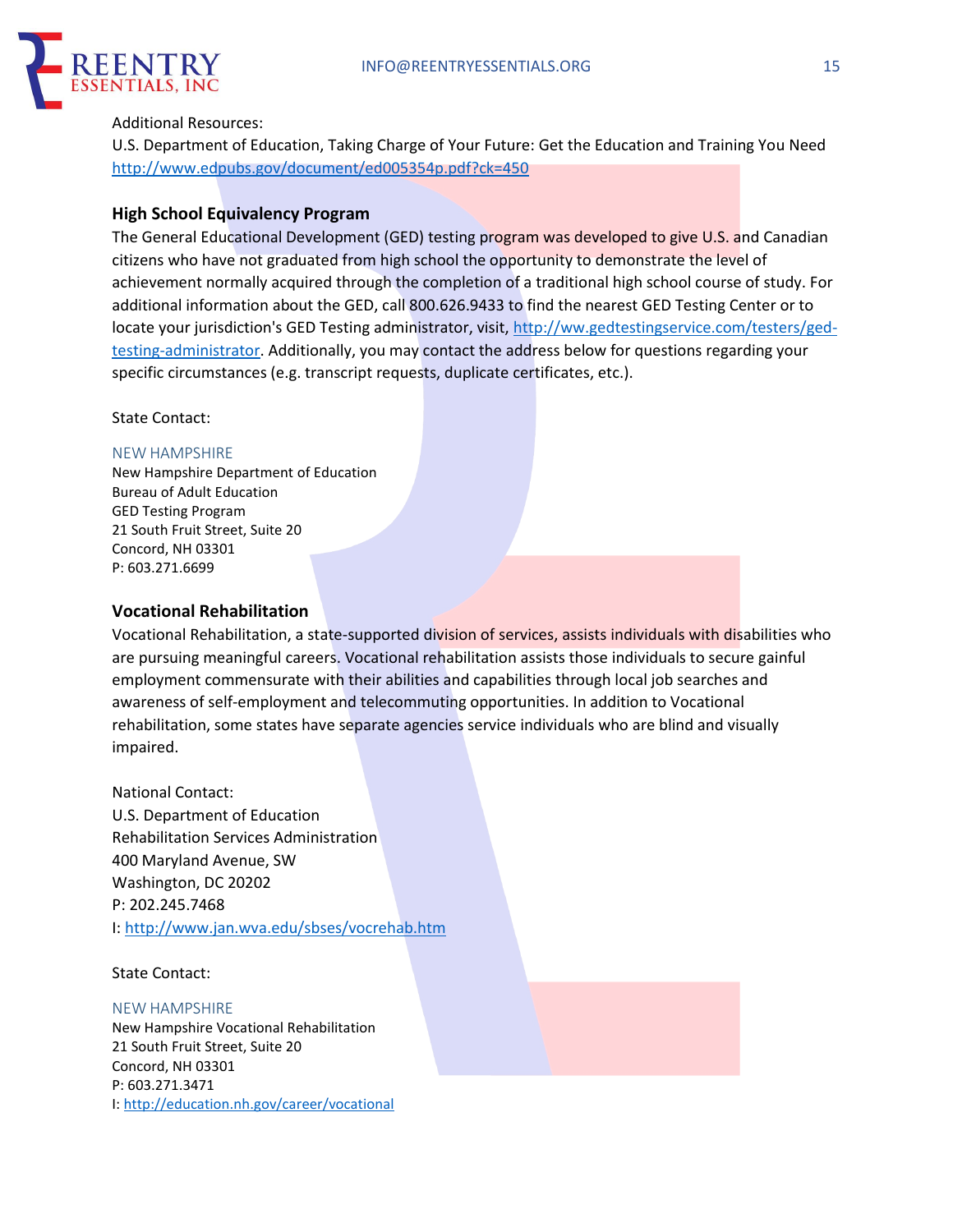

## **Federal & State Student Financial Assistance**

Federal student aid comes from the federal government - specifically, the U.S. Department of Education. Federal student aid is financial assistance for eligible students to pay for education expenses at an approved postsecondary school (e.g. college, vocational school, and graduate school). In addition to federal student aid, many state and local governments have student financial assistance options (e.g. scholarships, loans, and grants) that may be applied to reduce the overall financial burden to students within a specific community or geographic area. Contact the addresses below for more information.

National Contact: Federal Student Aid Information Center P.O. Box 84 Washington, DC 20044 P: 800.433.3243 I: http://www.studentaid.ed.gov

State Contact:

NEW HAMPSHIRE New Hampshire Postsecondary Education Commission 3 Barrell Court, Suite 300 Concord, NH 03301 P: 603.271.2555 I: http://www.state.nh.us/postsecondary

#### Additional Resources:

U.S. Department of Education, Federal Student Aid for Incarcerated Individuals http://www.studentaid.ed.gov/students/attachments/siteresources/IncarcFAQ.pdf U.S. Department of Education, Funding Your Education: The Guide to Federal Student Aid http://www.publications.usa.gov/USAPubs.php?PubID=2274

# **GENERAL ASSISTANCE PROGRAMS**

Federal and state assistance programs are generally designed to assist people who need a job, housing, public assistance, and other services. Each program has different standards for participation with low income being the most common requirement. There are no government assistance programs exclusively for ex-offenders.

## **Benefits.gov**

Benefits.gov was launched in an effort to provide citizens with easy, online access to government benefit and assistance programs. Accessible at http://www.benefits.gov, the site's core function is the eligibility prescreening questionnaire or "Benefit Finder." Answers to the questionnaire are used to evaluate a visitor's situation and compare it with the eligibility criteria for more than 1,000 federallyfunded benefit and assistance programs. Benefits.gov is unable to respond to specific scenarios or provide personalized advice. For additional government information, individuals are encouraged to call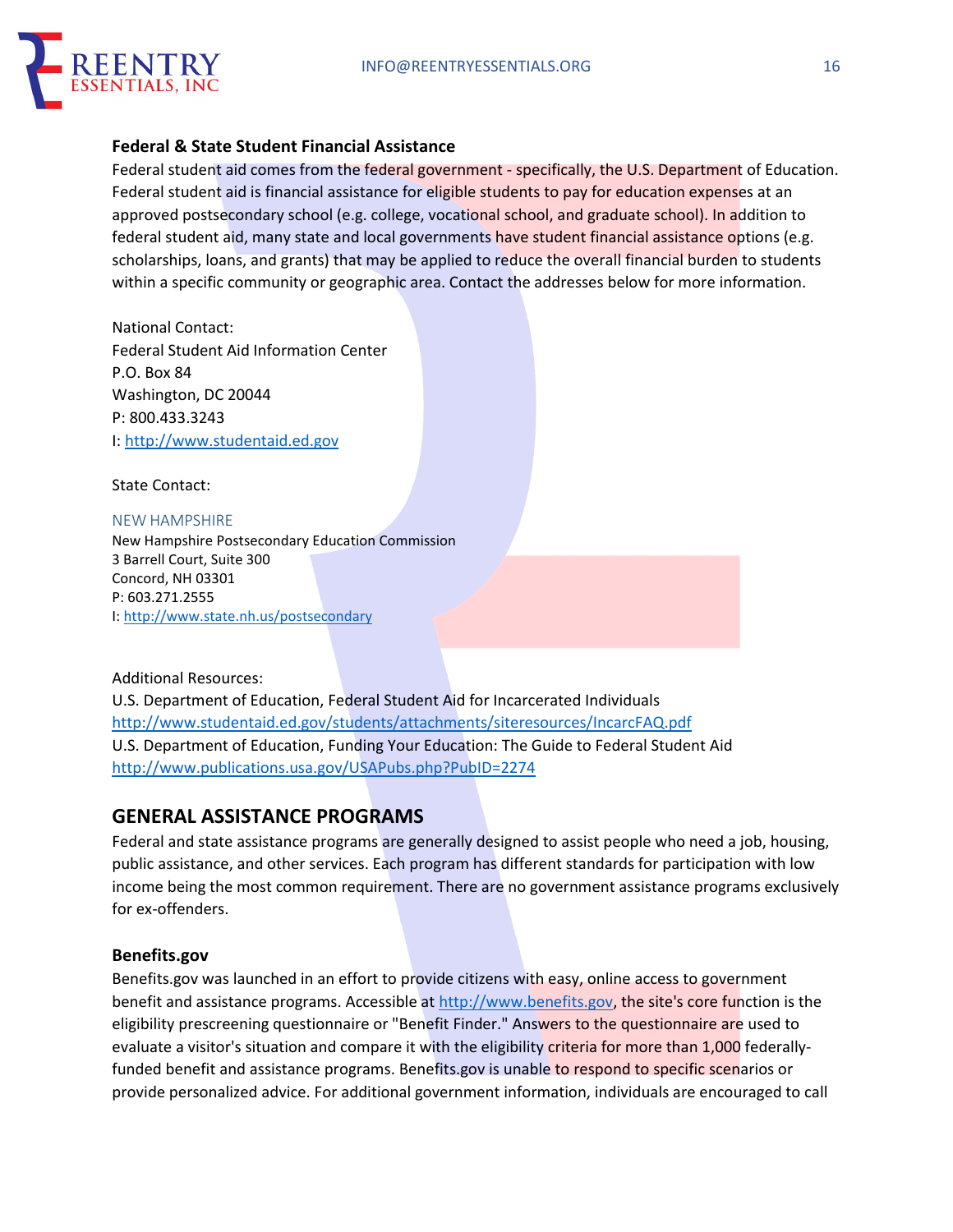

USA.gov's National Contact Center at 800.333.4636, Monday through Friday, 8:00 am to 8:00 pm (EST), to speak with an information specialist, or visit them online at http://www.usa.gov.

## **Catalog of Federal Domestic Assistance**

The Catalog of Federal Domestic Assistance is a government-wide compendium of federal programs, projects, services, and activities that provide assistance or benefits to the American public. It contains financial and non-financial programs administered by departments and agencies of the federal government. As a basic reference of federal programs, the primary purpose of the catalog of Federal Domestic Assistance is to assist users identifying programs that meet specific objectives of the applicant, and to obtain general information on federal assistance programs. The Catalog of Federal Domestic Assistance may be searched online at, http://www.cfda.gov or downloaded at, http://www.cfda.gov/downloads/CFDA\_2015.pdf.

## **Temporary Assistance for Needy Families (TANF)**

Administered and coordinated at the federal level by the U.S. department of Health and Human Services, Temporary Assistance for Needy Families is a federal assistance program that provides financial assistance and services to low-income individuals and families with children under the age of 18 who meet specific program eligibility requirements. Individuals who believe they may be eligible for services through Temporary Assistance for Needy Families are encouraged to contact their local American Job Center for additional information and eligibility requirements.

National Contact:

U.S. Department of Health and Human Services Temporary Assistance for Needy Families 200 Independence Avenue, SW Washington, DC 20201 P: 877.696.6775

#### **Emergency Relief**

There have been many changes to the welfare system and the availability of welfare from the federal government is severely limited. Emergency Relief programs are cash and in-kind assistance programs financed and administered entirely by the state, county, or locality in which they operate. Emergency Relief programs are likely to serve disabled, elderly, and otherwise unemployable individuals and children or families with children. There are no national laws that require state governments to provide Emergency Relief or to establish uniform rules across the state of Emergency Relief is provided. Individuals who believe they may be eligible for Emergency Relief are encouraged to contact their local American Job Center for additional information and eligibility requirements.

## **2-1-1 United Way**

2-1-1 is the national abbreviated dialing code for free access to health and human service information and referral. 2-1-1 is an easy-to-remember and universally recognizable number that makes a critical connection between individuals and families seeking services or volunteer opportunities and the appropriate community-based organizations and government agencies. 2-1-1 makes it possible for people to navigate the complex and ever-growing maze of human service agencies and programs. For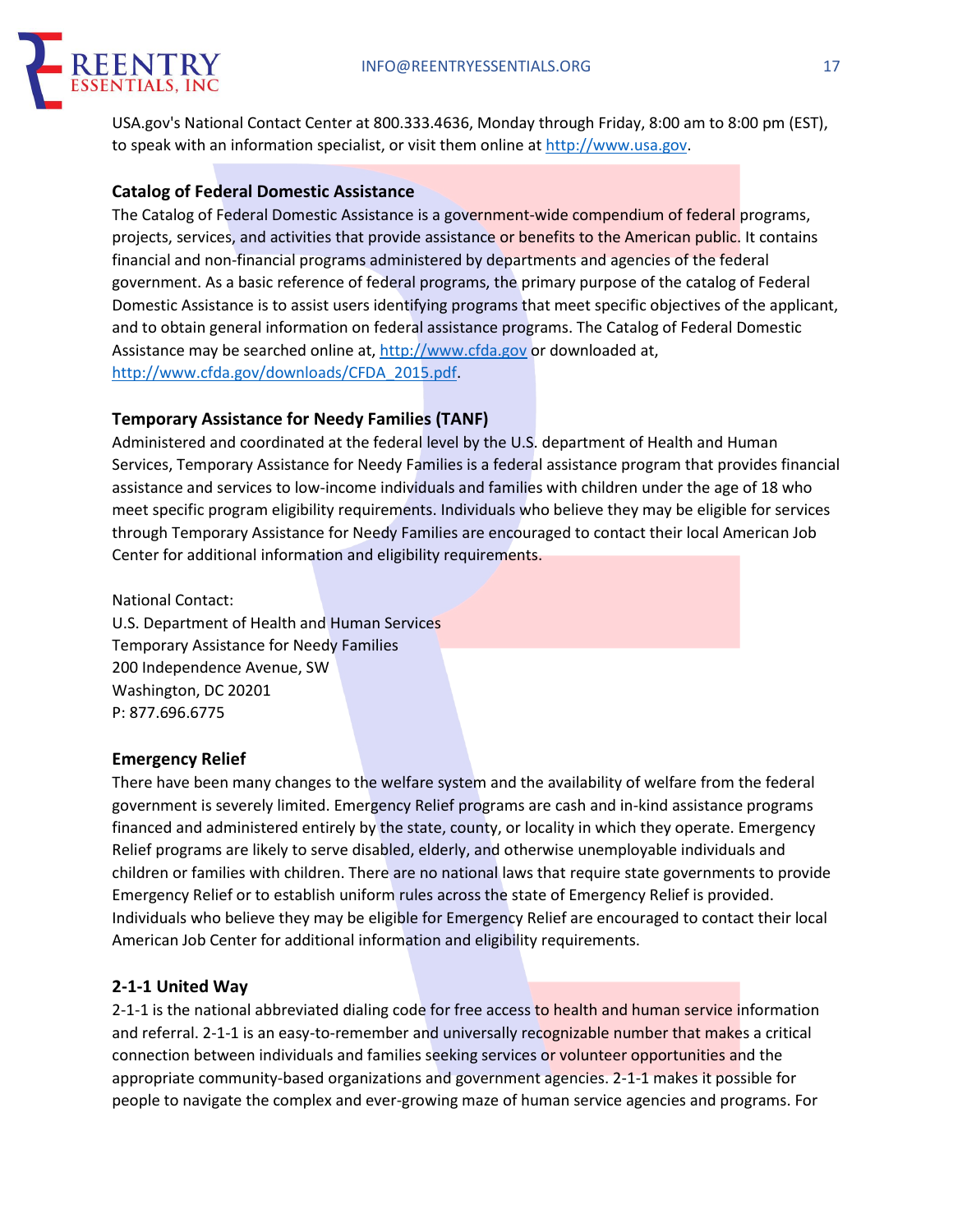

additional information about the services offered by 2-1-1, please dial 211 from any telephone or visit them online at http://www.211.org/services/reentry.

# **HOUSING ASSISTANCE RESOURCES**

Housing information may be obtained from your community's local Department of Housing. For those individuals who do not have access to local information, contact any of the agencies listed below for assistance identifying appropriate housing options.

## **Community Action Partnership**

Community Action Partnership provides services to reduce the effects of poverty in many communities throughout the United States. Many provide energy assistance, winterization, housing, and emergency shelter services.

National Contact: Community Action Partnership 1140 Connecticut Avenue, NW, Suite 1210 Washington, DC 20036 P: 202.265.7546 I: http://www.communityactionpartnership.org

# **Goodwill Industries**

Goodwill Industries is a nonprofit organization with hundreds of locations nationwide that provide job training, housing assistance and shelter services to people who are trying to overcome physical, emotional and developmental disabilities, poverty and other challenges.

National Contact: Goodwill Industries - National headquarters 15810 Indianola Drive Rockville, MD 20855 P: 800.644.3945 I: http://www.goodwill.org

# **Homeless Shelter Directory**

Homeless shelters are a form of temporary housing for homeless individuals and families. Homeless shelters sometimes provide other services, such as soup kitchens, and job skills training. The Homeless Shelter Directory is a web-based application with access to referral information nationwide. Homeless Shelter Directory may be searched online at, http://www.homelessshelterdirectory.org.

## **Sober Housing**

Soberhouses.com is a quick and reliable source of information for referrals into treatment programs, detoxification centers, halfway houses, and sober houses. The mission of Soberhouses.com is to provide a user friendly, free access site for professionals and individuals to locate much needed resources. Soberhouses.com can be searched online at, http://www.soberhouses.com.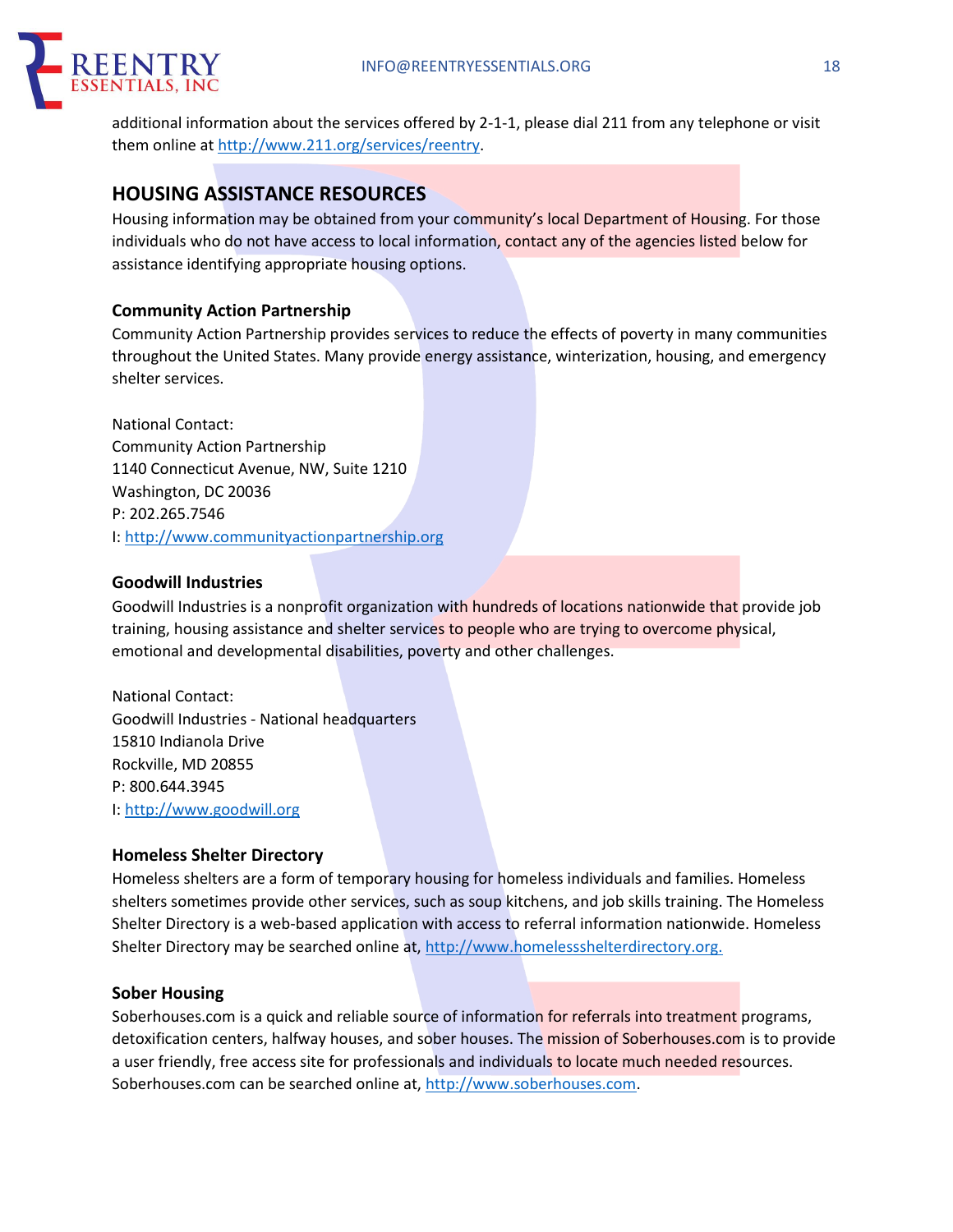

## **The Salvation Army**

The Salvation Army through its many national locations provides shelter services and housing vouchers to individuals in need of assistance. They may also assist with meals and other essential needs. Adult Rehabilitation Centers, a service of the Salvation Army provide substance abuse treatment services within a structured therapeutic environment.

National Contact: The Salvation Army - National Headquarters 615 Slaters Lane, P.O. Box 269 Alexandria, VA 22313 P: 800.728.7825 I: http://www.salvationarmyusa.org

# **U.S. Department of Housing and Urban Development**

The U.S. department of Housing and Urban Development's public housing program was established to provide decent and safe rental housing for eligible low-income families, the elderly, and persons with disabilities. Public housing is limited to low-income families and individuals. A housing agency determines program eligibility based on, 1) annual gross income; 2) whether you qualify as elderly, a person with a disability or as a family; and 3) U.S. citizenship or immigration status. A criminal conviction does not automatically limit program eligibility.

National Contact: U.S. Department of Housing and Urban Development 415 7th Street, SW Washington, DC 20410 P: 202.708.1112 I: http://www.hud.gov

State Contact:

#### NEW HAMPSHIRE

U.S. Department of Housing and Urban Development Manchester Field Office 275 Chestnut Street, 4<sup>th</sup> Floor Manchester, NH 03101 P: 603.666.7510

## **U.S. Department of Agriculture, Rural Housing Service**

Rural Housing Service offers two types of homeownership loans - guaranteed and direct loans. The purpose is to provide financing - with no down payment and at favorable rates and terms - either through a direct loan with Rural Housing Service or with a loan from a private financial institution which is guaranteed by Rural Housing Service. These loans are for the purchase, construction, rehabilitation, or relocation of a dwelling and related facilities for low or moderate income rural persons.

National Contact: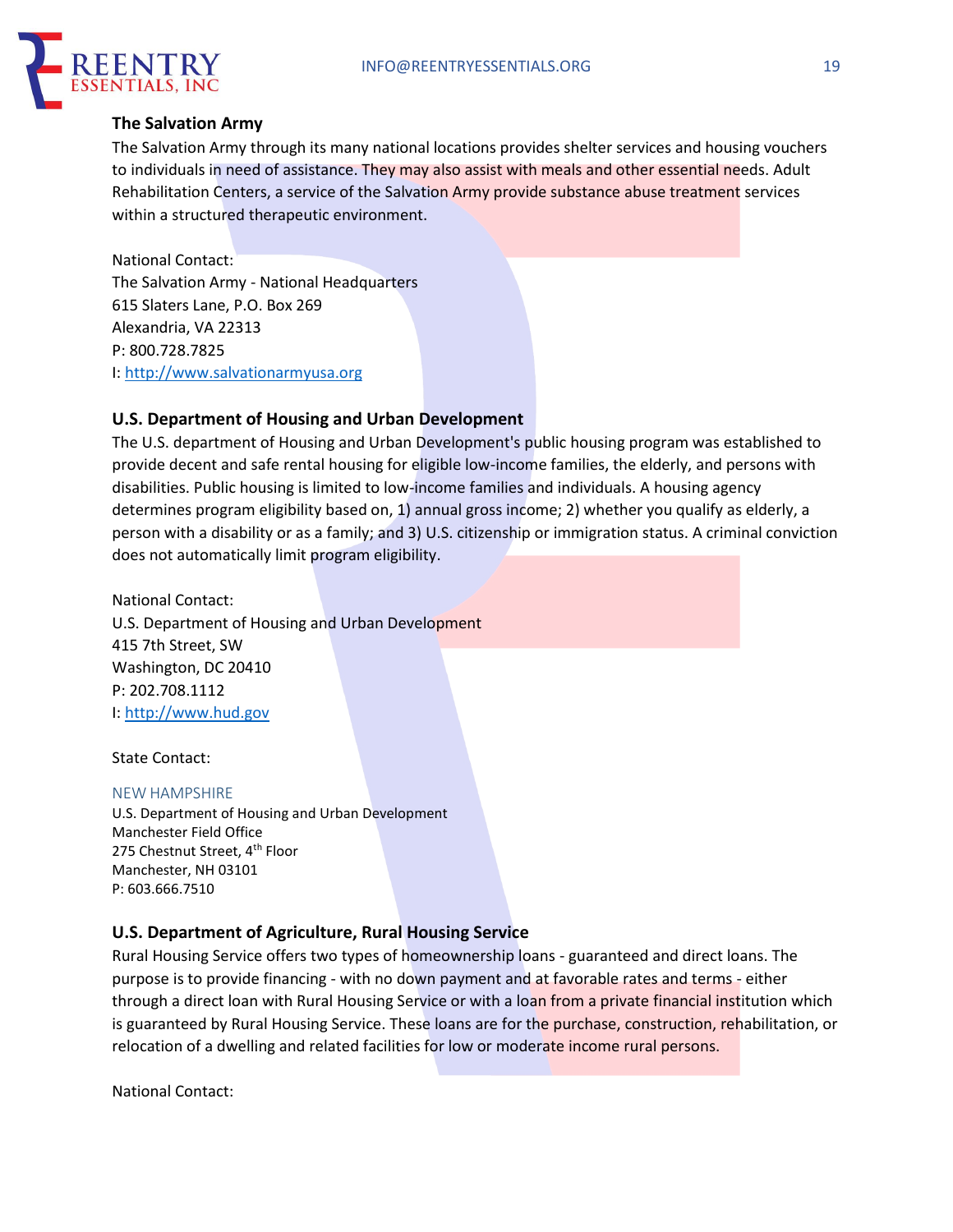

U.S. Department of Agriculture Rural Housing Service 1400 Independence Avenue, SW Washington, DC 20250 P: 202.692.0090 I: http://www.rurdev.usda.gov

State Contact:

#### NEW HAMPSHIRE

U.S. Department of Agriculture Rural Housing Service 89 Main Street, 3rd Floor Montpelier, VT 05602 P: 802.828.6080 I: http://www.rurdev.usda.gov/vt

## **Office of fair Housing and Equal Opportunity**

The U.S. department of Housing and Urban Development's Office of fair Housing and Equal Opportunity enforces federal laws and establishes policies that ensure all Americans have equal access to the housing of their choice. Individuals who believe they have been the victim of housing discrimination are encouraged to file a complaint.

National Contact: U.S. Department of Housing and Urban Development Office of fair Housing and Equal Opportunity 451 7th Street, SW, Room 5204 Washington, DC 20410 P: 202.708.4252 I: http://www.hud.gov/offices/fheo

# **APPEARANCE, CLOTHING & HOUSEWARES**

An individual's clothing, personal hygiene and overall appearance are often the first thin communicated to others and should be viewed as vital to successful community and social reintegration. The following organizations provide the tools and resources needed to ensure a strong, confident and professional first impression.

## **CareerGear**

Since 1999, CareerGear has helped thousands of disconnected and underserved job-seeking men become self-sufficient members of their communities. By providing interview counseling and business attire, CareerGear offers vital services to men of all ages and ethnic backgrounds, as well as recipients of public assistance, the disabled, recovering addicts, Iraqi War Veterans, former foster care children, recent immigrants, and the formerly incarcerated.

National Contact: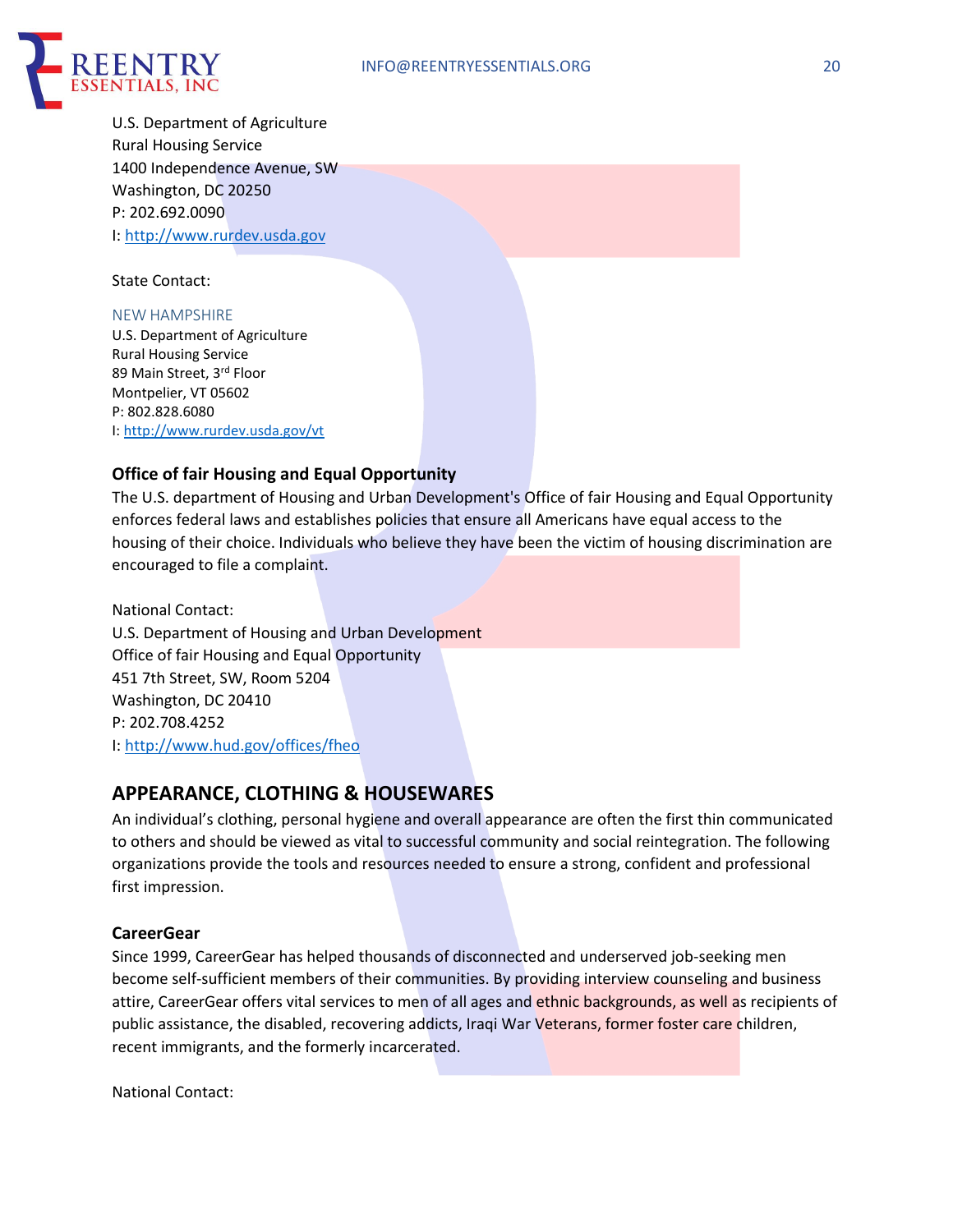

CareerGear National 120 Broadway, 36th Floor New York, NY 10271 P: 212.577.6190 I: http://www.careergear.org

## **Dress for Success**

Dress for Success clients come from a continually expanding and diverse group of nonprofit and government agencies including homeless shelters, immigration services, and job training programs, educational institutions and domestic violence shelters, among many other organizations. More than 3,000 organizations throughout the world send women to Dress for Success for professional apparel and career development services.

National Contact: Dress for Success 32 East 31st Street, 7th Floor New York, NY 10016 P: 212.532.1922 I: http://www.dressforsuccess.org

## **Goodwill Industries, Outlet Stores**

Goodwill Industries operates an extensive network of thrift stores located throughout the United States. These stores provide clothing, housewares, and other essential items to individuals and families in need at low prices.

National Contact: Goodwill Industries - Thrift Stores 15810 Indianola Drive Rockville, MD 20855 P: 800.644.3945 I: http://www.goodwill.org

## **Salvation Army, National Family Stores**

The Salvation Army operates an extensive network of thrift stores located throughout the United States. These stores provide clothing, housewares, and other essential items to individuals and families in need at low prices.

National Contact: The Salvation Army - Family Stores 615 Slaters Lane, P.O. Box 269 Alexandria, VA 22313 P: 800.728.7825 I: http://www.salvationarmyusa.org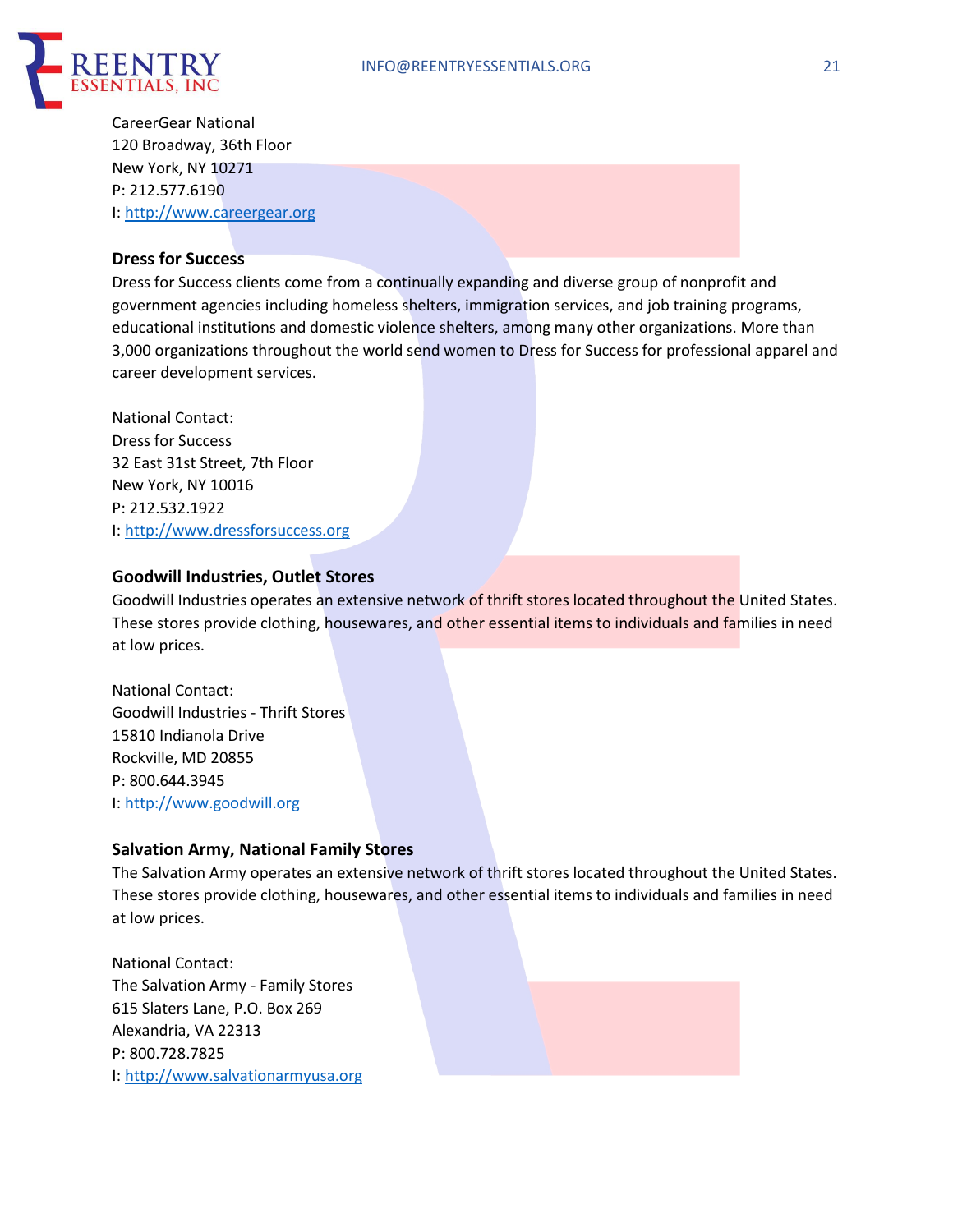

## **Tattoo & Body Art Removal**

Removing visible tattoos, especially those that are antisocial or related to gangs, will improve an individual's chances of finding employment. Removing tattoos of victims of human trafficking can be a major step in the recovery process and can help restore dignity and self-esteem. But how do you do it, and how do you pay for it? You can begin by using the Jails to Jobs Tattoo Removal Directory available at, http://jailstojobs.org/wordpress/tattoo-removal/, which includes tattoo removal clinics across the United States. Some of them charge. Others are free but many have eligibility requirements. This directory is a work in progress and it by no means a complete list.

# **CONSUMER AWARENESS**

Being released back into society after incarceration can be a stressful experience regardless of individual circumstances. The decisions mad today about how to manage finances can effect one's ability to get credit, insurance, a place to live, and even a job.

## **Consumer Protection Offices**

Consumer Protection Offices offer a variety of important services. They mediate complaints, conduct investigations, license and regulate professionals, provide educational materials, and advocate in the consumer interest.

State Contact:

#### NEW HAMPSHIRE

New Hampshire Office of the Attorney General Consumer Protection and Antitrust Bureau 33 Capitol Street Concord, NH 03301 P: 603.271.3641 I: http://www.doj.nh.gov/consumer

#### **Free Annual Credit Report**

The fair Credit reporting Act requires each of the three major nationwide credit reporting companies - Equifax, Experian, and TransUnion - to provide consumers with a free copy of their consumer credit report, at their request, once every 12 months. The three major nationwide credit reporting companies have set up a central website, a toll-free telephone number, and a mailing address through which consumers can order their free annual report. To order, visit, http://www.annualcreditreport,com, call 877.322.8228, or complete the Annual Credit Report request Form and mail it to the address below.

National Contact: Annual Credit Report Request Service P.O. Box 105281 Atlanta, GA 30348 P: 877.322.8228 I: http://www.annualcreditreport.com

Additional Resources: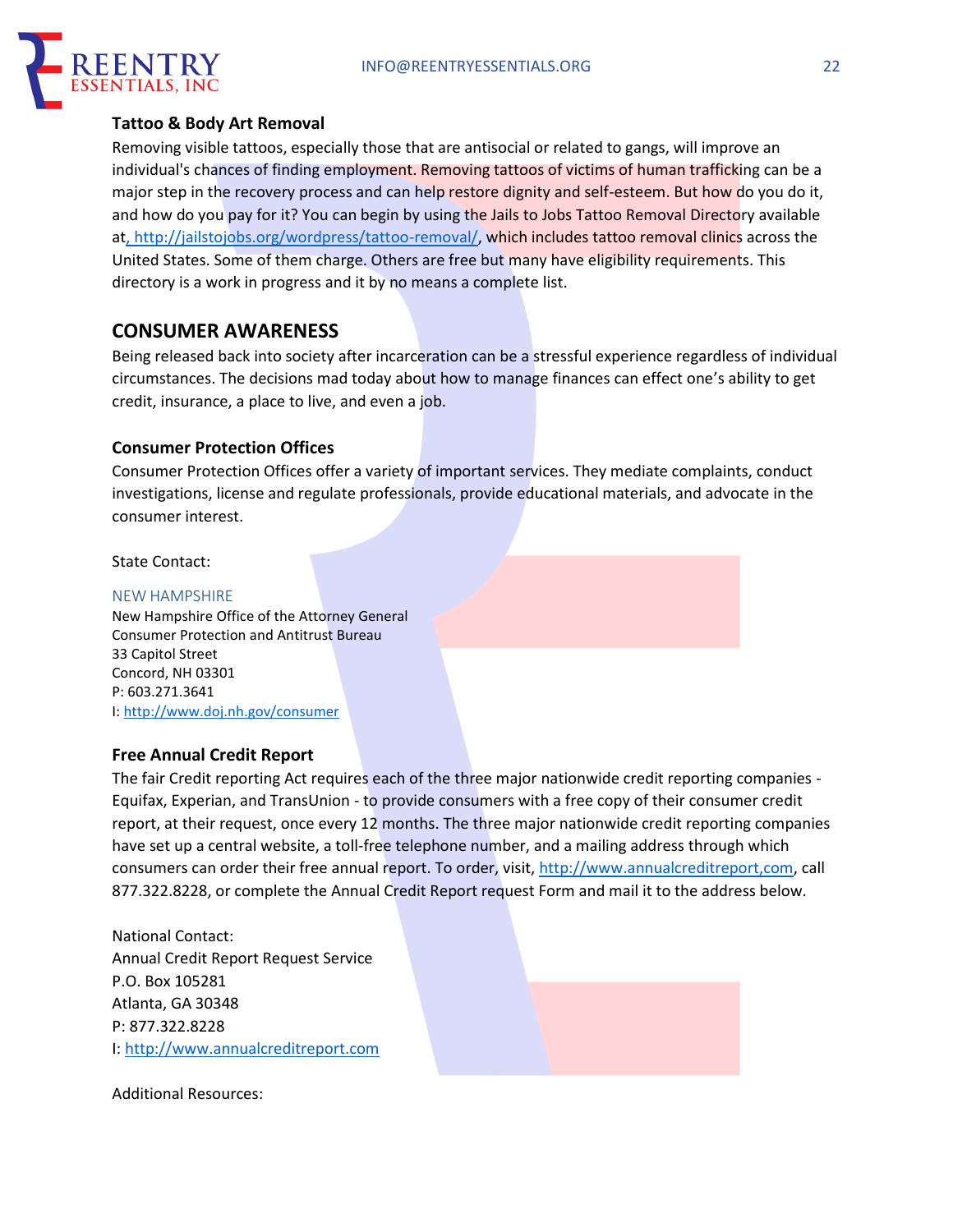

Annual credit Report Request Service, Annual Credit Report Request Form http://www.annualcreditreport.com/manualRequestForm.action

## **LexisNexis Personal Report**

Through LexisNexis Risk Solutions, you can order certain reports about yourself or certain reports on others such as prospective caretakers, contractors and doctors. These reports are made available through the LexisNexis website for a small fee and are prepared by various LexisNexis entities. To see what information is maintained about you in the LexisNexis files, you can request a full file disclosure.

National Contact: LexisNexis Consumer center Attn: Full File Disclosure P.O. Box 105108 Atlanta, GA 30348 P: Not Provided I: https://www.personalreports.lexisnexis.com/access\_your\_full\_file\_disclosure.jsp

Additional Resources: LexisNexis, Full File Disclosure Request Form https://personalreports.lexisnexis.com/pdfs/CD107\_CP-File-Disclosure-Request-Form\_pg-3.pdf LexisNexis, Full File Disclosure Instructions https://personalreports.lexisnexis.com/pdfs/CD107\_CP-File-Disclosure-Request-Form\_pg-1.pdf

#### **ChexSystems Consumer Assistance**

Under the fair and Accurate Credit Transaction Act amendments to the federal Fair Credit Reporting Act, consumers are entitled to a free copy of their consumer report upon request, once every 12 months. ChexSystems maintains reports based on your handling of banking relationships such as, checking and saving accounts.

National Contact: ChexSystems, Inc. Attn: Consumer relations 7805 Hudson Road, Suite 100 Woodbury, MN 55125 P: 800.428.9623 I: https://www.consumerdebit.com/consumerinfo/us/en/freereport.htm

Additional Resources: ChexSystems Consumer Assistance, FACTA Free Annual Report request Form http://www.chexsystems.com/web/chexsystems/consumerdebit/otherpage/FACTAFreeReport/

**Taxpayer Advocate Service**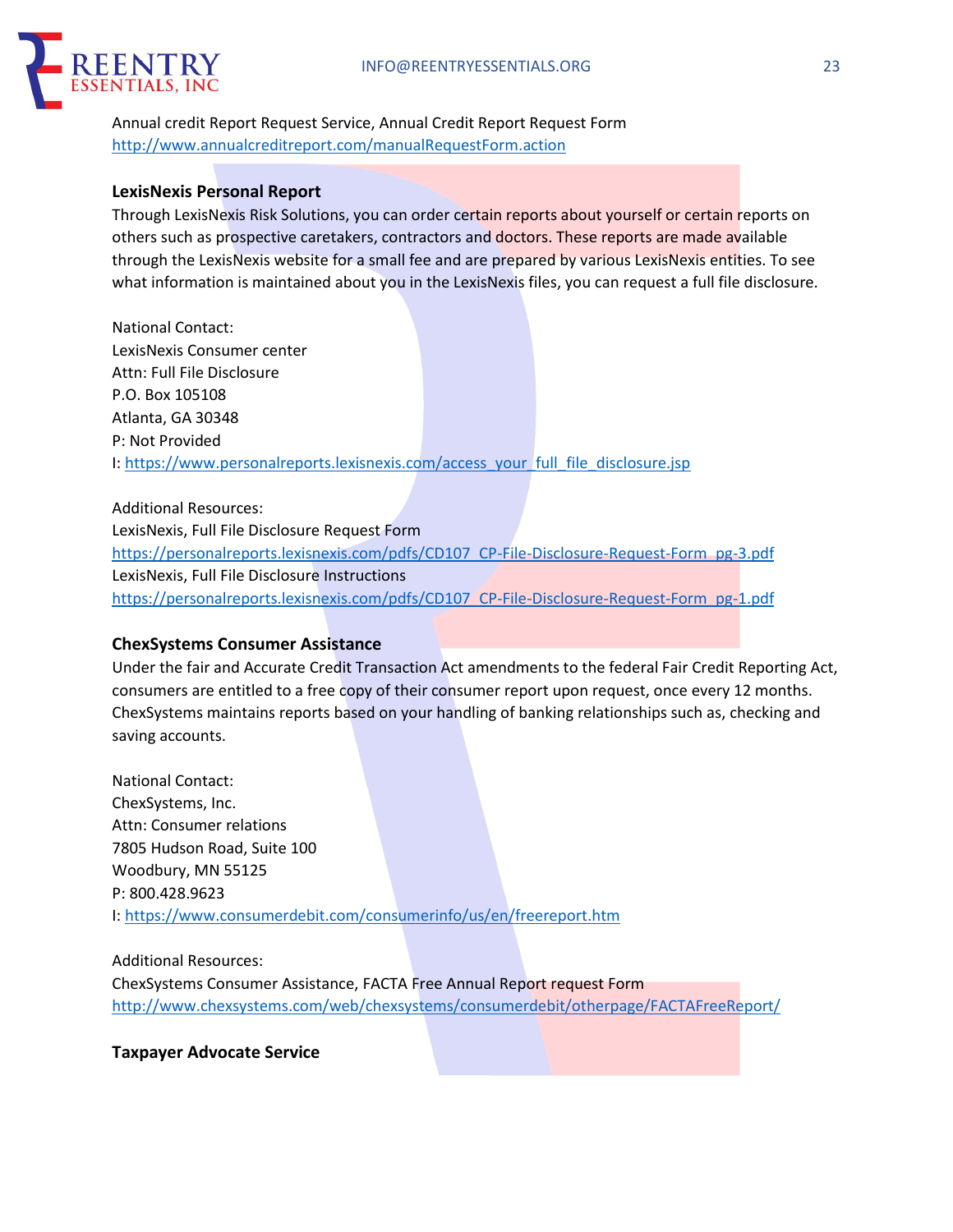

The taxpayer Advocate Service was created to ensure that every taxpayer is treated fairly, and that they know and understand their rights. The taxpayer Advocate Service offers free help to guide taxpayers through the often confusing process of resolving their tax problems.

National Contact: Taxpayer Advocate Service National Taxpayer Advocate 1111 Constitution Avenue, NW, Room 3031-TA Washington, DC 20224 P: 877.777.4778 I: http://www.taxpayeradvocate.irs.gov

Local Contact:

#### NEW HAMPSHIRE

Taxpayer Advocate Service 80 Daniel Street, Room 403 Portsmouth, NH 03801 P: 603.433.0571

## **Low Income Taxpayer Clinics**

Low Income taxpayer Clinics represent low income taxpayers before the Internal Revenue Service and assist taxpayers in audits, appeals and collection disputes. Low Income Taxpayer Clinics also help taxpayers respond to Internal Revenue Service notices and correct account problems. If you are interested in obtaining more information about Low Income Taxpayer Clinics or would like to locate a clinic in your local community, go to http://www.irs.gov/uac/Contact-a-Low-Income-Taxpayer-Clinic for the most recent information.

# **SWELLNESS: HEALTH, WELLNESS & LEISURE-TIME RESOURCES**

Taking care of your personal health and wellness plays an important role in community reintegration. Making healthier and more educated choices about one's personal wellbeing can substantially improve how someone feels, reduce the risk of many diseases and ensure a long, active and fulfilled lifestyle.

## **U.S. Department of Health and Human Services**

The U.S. Department of Health and Human Services is the United States government's principal agency for protecting the health of all Americans and providing essential human services, especially for those who are least able to help themselves.

National Contact: U.S. Department of Health and Human Services 200 Independence Avenue, SW Washington, DC 20201 P: 877.696.6775 I: http://www.hhs.gov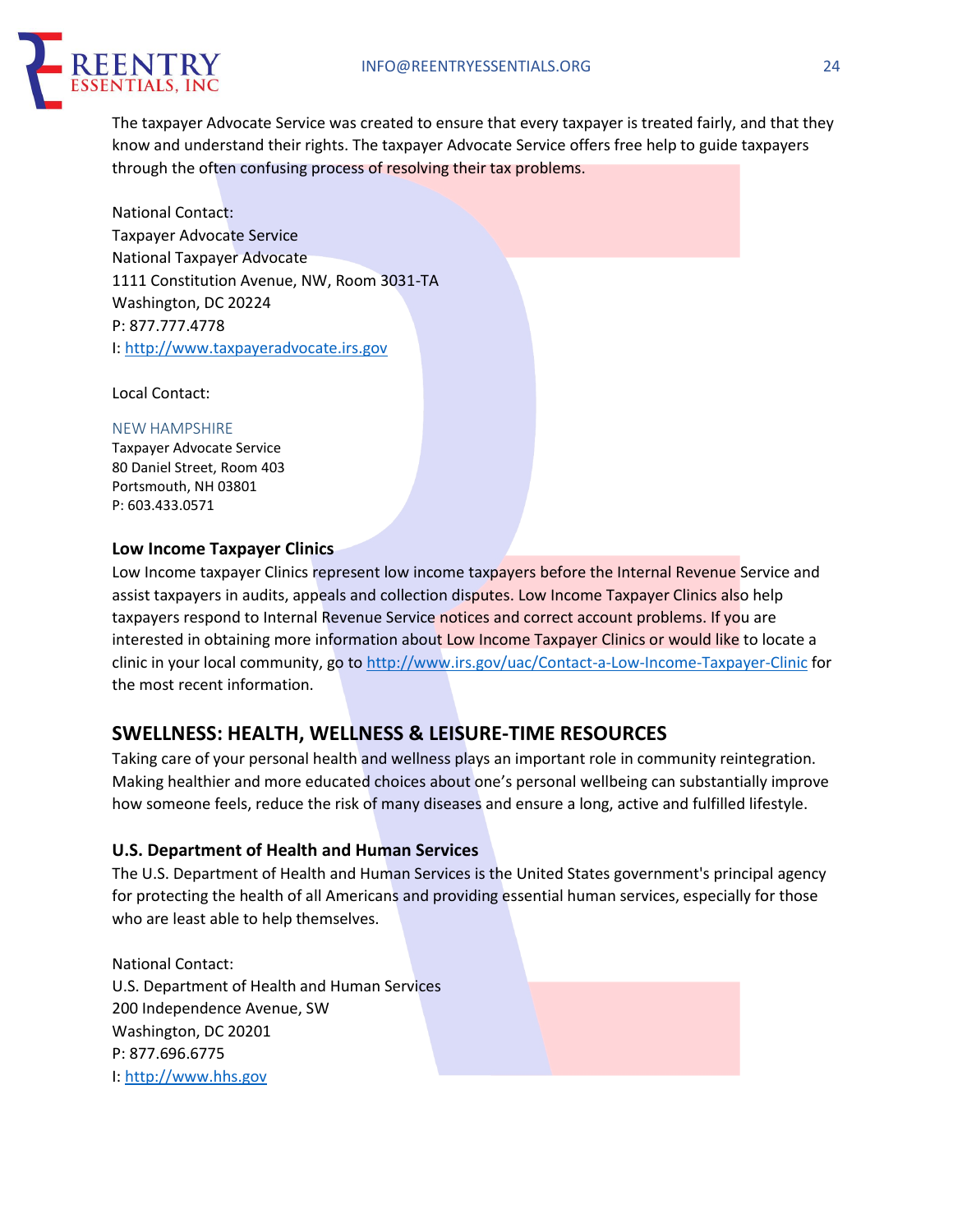

State Contact:

#### REGION I

U.S. Department of Health and Human Services Office of the Secretary John F. Kennedy Federal Building Government Center, Room 2100 Boston, MA 02203 P: 617.656.1500

Note: This office serves the following states: Connecticut, Maine, Massachusetts, New Hampshire, Rhode Island, and Vermont.

#### **Feeding America**

Feeding America is a charitable hunger relief organization that feeds approximately 37 million people annually through a network of more than 200 food banks and 61,000 local charitable agencies including food pantries, soup kitchens, emergency shelters, after-school programs, Kids Cafes, Community Kitchens, and BackPack programs.

National Contact: Feeding America 35 East Wacker Drive, Suite 2000 Chicago, IL 60601 P: 800.771.2303 I: http://www.feedingamerica.org

Additional Resources: Feeding America, Food Bank Locator http://www.feedingamerica.org/foodbank-results.aspx

#### **Meals on Wheels Association of America**

Meals on Wheels Association of America is an association with programs throughout the United States that provide nutritious meals and other nutrition services to men and women who are elderly, homebound, disabled, frail, or at risk.

National Contact: Meals on Wheels Association of America 203 South Union Street Alexandria, VA 22314 P: 703.548.5558 I: http://www.mowaa.org

Additional Resources: Meals on Wheels Association of America, "Find a Meal" Program Locator http://www.momaa.org/page.aspx?pid=253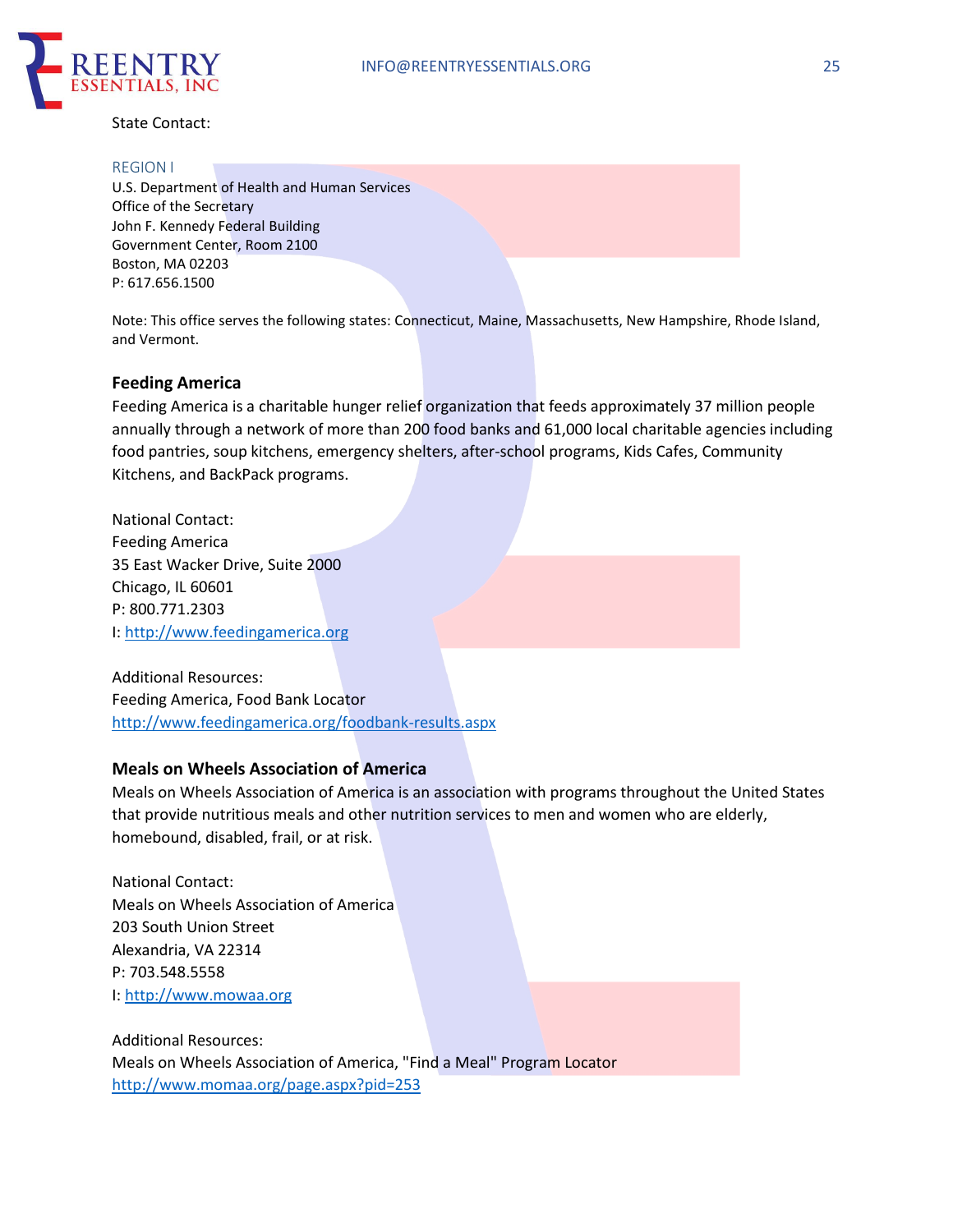

## **Supplemental Nutritional Assistance Program**

The Supplemental Nutrition Assistance Program is the largest nutrition assistance program administered by the U.S. Department of Agriculture. The goal of the program is "to alleviate hunger and malnutrition by increasing food purchasing power of all eligible households who apply for participation" as stated in the Food Stamp Act of 1977, as amended (P.L. 108-269. The program provides monthly benefits to eligible low-income families which can be used to purchase food. To apply for benefits, or for more information about the Supplemental Nutrition Assistance Program in your community, call the National Supplemental Assistance Program hotline at 800.221.5689 or contact your local American Job Center for additional information.

#### State Contact:

NEW HAMPSHIRE http://www.fns.usda.gov/sites/default/files/snap/new-hampshire-office.pdf

#### Additional Resources:

Food and Nutrition Information Center, Food Stamp Pre-Screening Tool http://www.foodstamps-step1.usda.gov

#### **Affordable Care Act**

The 2010 Affordable Care Act puts in place comprehensive health insurance reforms. The law is intended to lower health care costs, provide more health care choices, and enhance the quality of health care for all Americans. For additional information about the Affordable Care Act and how it can best serve you and your health insurance coverage needs, contact the national toll-free enrollment hotline at 800.318.2596 or visit their website at http://www.healthcare.gov.

## National Contact:

U.S. Department of Health and Human Services 200 Independence Avenue, SW Washington, DC 20201 P: 877.696.6775 I: http://www.healthcare.gov

#### **Online Health Information**

There are many online resources available to help those looking for health information make educated and informed health care decisions. Individuals should be wary of websites sponsored by companies that are trying to sell a particular treatment or product. It's better to contact reputable associations or visit sites run by government agencies and recognized organizations such as the Centers for Disease Control and Prevention (http://www.cdc.gov), Food and Drug Administration (http://www.fda.gov/consumer), National Cancer Institute (http://www.cancer.gov), National Institute on Aging (http://www.nia.nih.gov), National Women's Health Information Center (http://www.womanshealth.gov), the Mayo Clinic (http://www.mayoclinic.com) or the American Medical Association (http://www.ama.org). This information should complement, not replace, that is received from a doctor or other medical professional. MedlinePlus (http://www.medlineplus.gov) and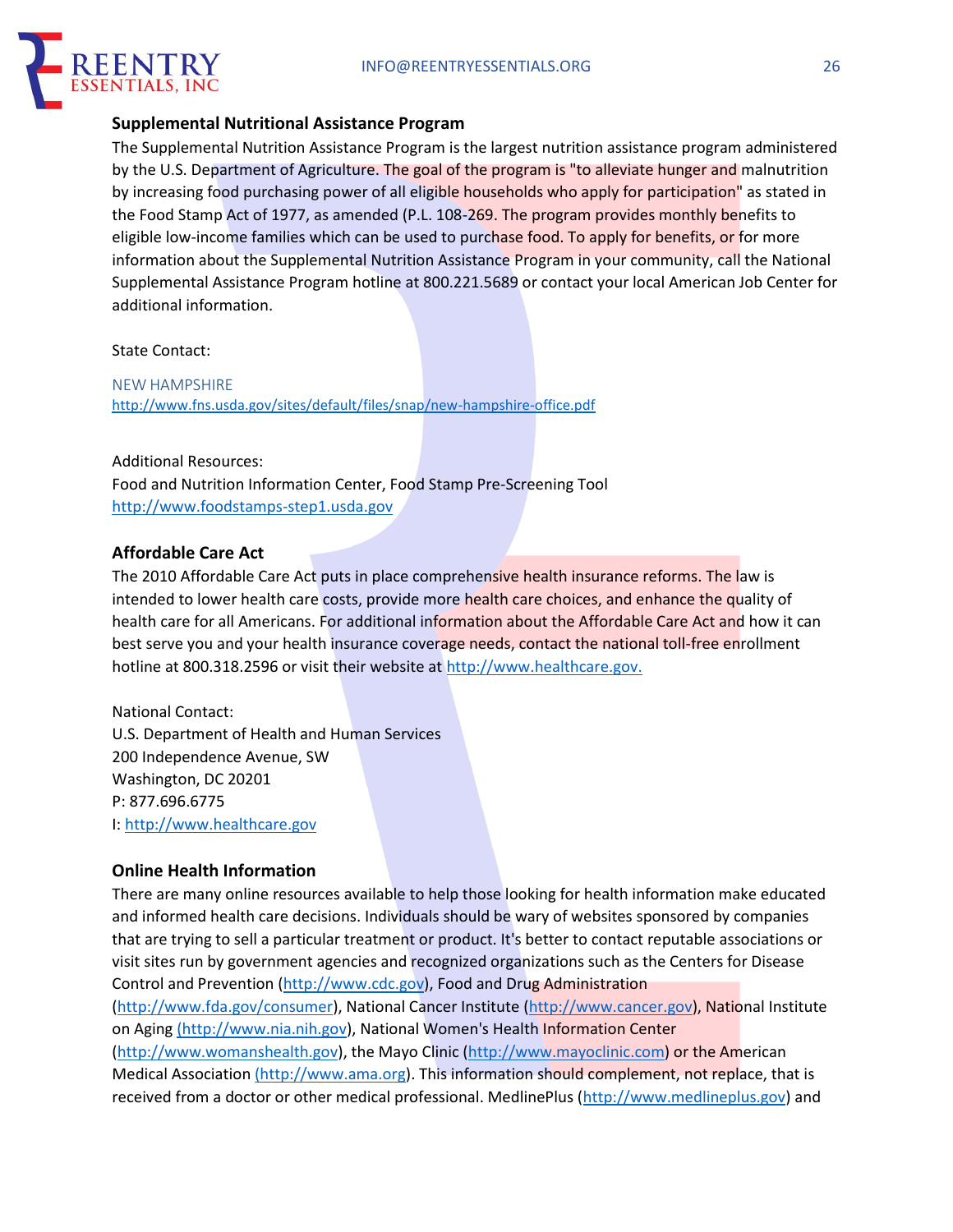

HealthFinder.gov (http://www.healthfinder.gov) are sites that are generally recognized as reliable and definitive information sources.

## **Free or Low-Cost Clinics**

As a result of the Affordable Care Act, consumers have many options when choosing a health care provider regardless of their income or social standing. However, there are still many free or low-cost clinics that focus on the needs of underserved populations throughout the United States. Finding a free or low-cost clinic is as easy as visiting http://www.findhealthcenter.hrsa.gov and entering the zip code for the area in which you would like service.

# **BUSINESS & ENTREPRENEURIAL RESOURCES**

There is no way to eliminate all the risk associated worth starting a small business, but it is possible to improve one's chances of success with good planning, preparation and insight. Previously incarcerated individuals should proceed cautiously into the world of entrepreneurship as it will require as much if not more work than regular employment.

## **U.S. Small Business Administration**

Every year, the U.S. Small Business Administration and its nationwide network of resource partners help millions of potential and existing small business owners start, grow and succeed.

National Contact:

U.S. Small Business Administration 409 3rd Street, SW, Suite 7600 Washington, DC 20416 P: 800.827.5722 I: http://www.sba.gov

#### **Service Corps of retired Executives**

The Service Corps of retired Executives is a national network of nearly 14,000 entrepreneurs, business leaders, ad executives who volunteer as mentors to America's small businesses everywhere. These professionals can help with writing a business plan, locating sources of financial assistance, managing and expanding a business, finding opportunities to sell, goods or services to the government and recovering from disaster.

National Contact: Service Corps of retired executives 1175 Herndon Parkway, Suite 900 Herndon, VA 20170 P: 800.624.0245 I: http://www.score.org

## **Small Business Development Centers**

The Small Business development center program has been vital to the U.S. Small Business Administration's entrepreneurial outreach for more than 30 years. With nearly 900 locations across the